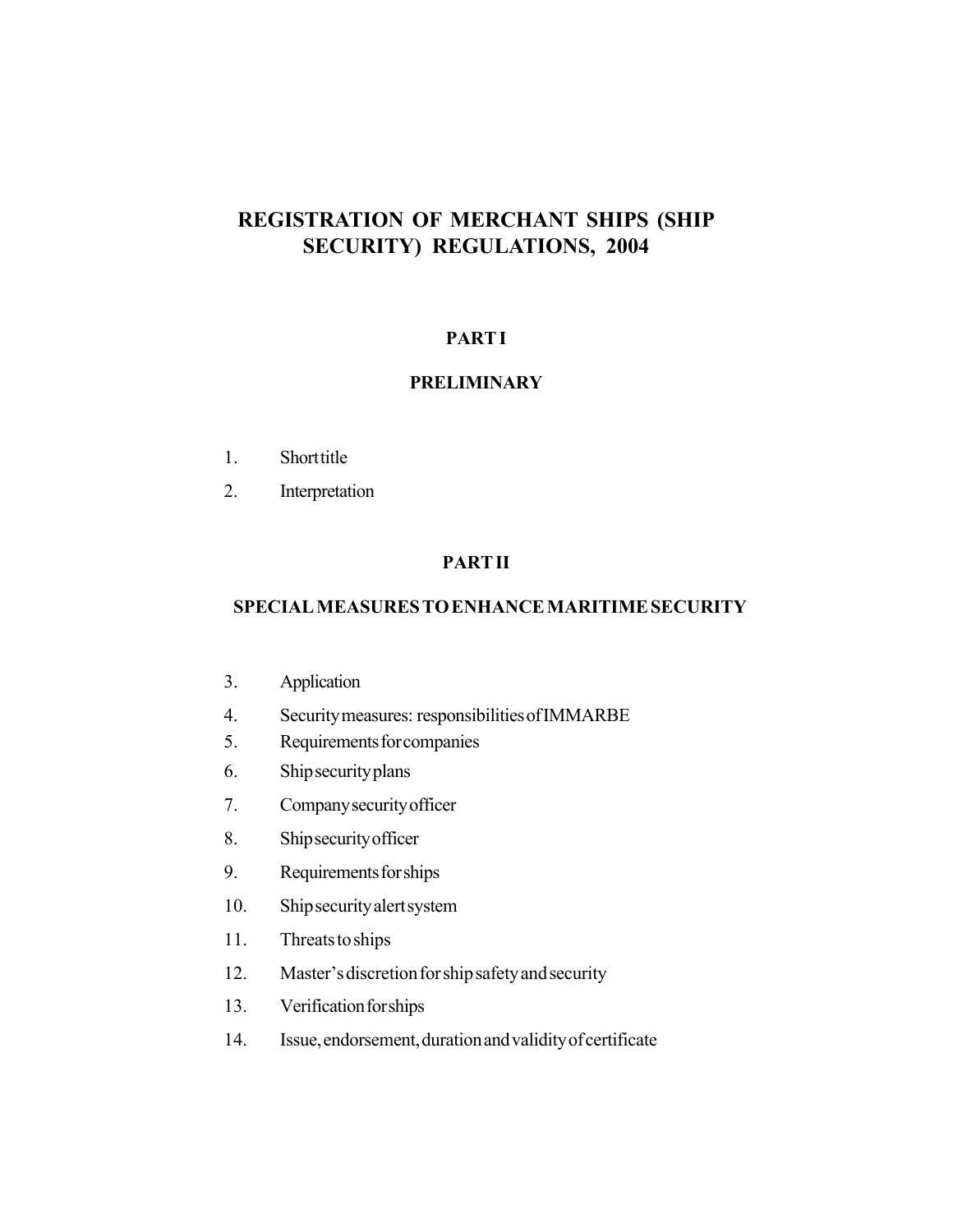- 15. Issue and endorsement of certificates by another Government
- 16. Certificates issued or endorsed on behalf of another Government
- 17. Interim certification
- 18. Prohibition on proceeding to sea without an appropriate certificate

# **PART III**

# **CONTROL AND COMPLIANCE MEASURES**

- 19. Ships intending to enter a port
- 20. Equivalent security arrangements
- 21. Communication of information

# **PART IV**

# **CONTINUOUS SYNOPSIS RECORD**

- 22. Continuous Synopsis Record
- 23. Transfer of flag by ship

# **PART V**

# **ENFORCEMENT**

- 24. Requirement to provide information
- 25. Powers of inspection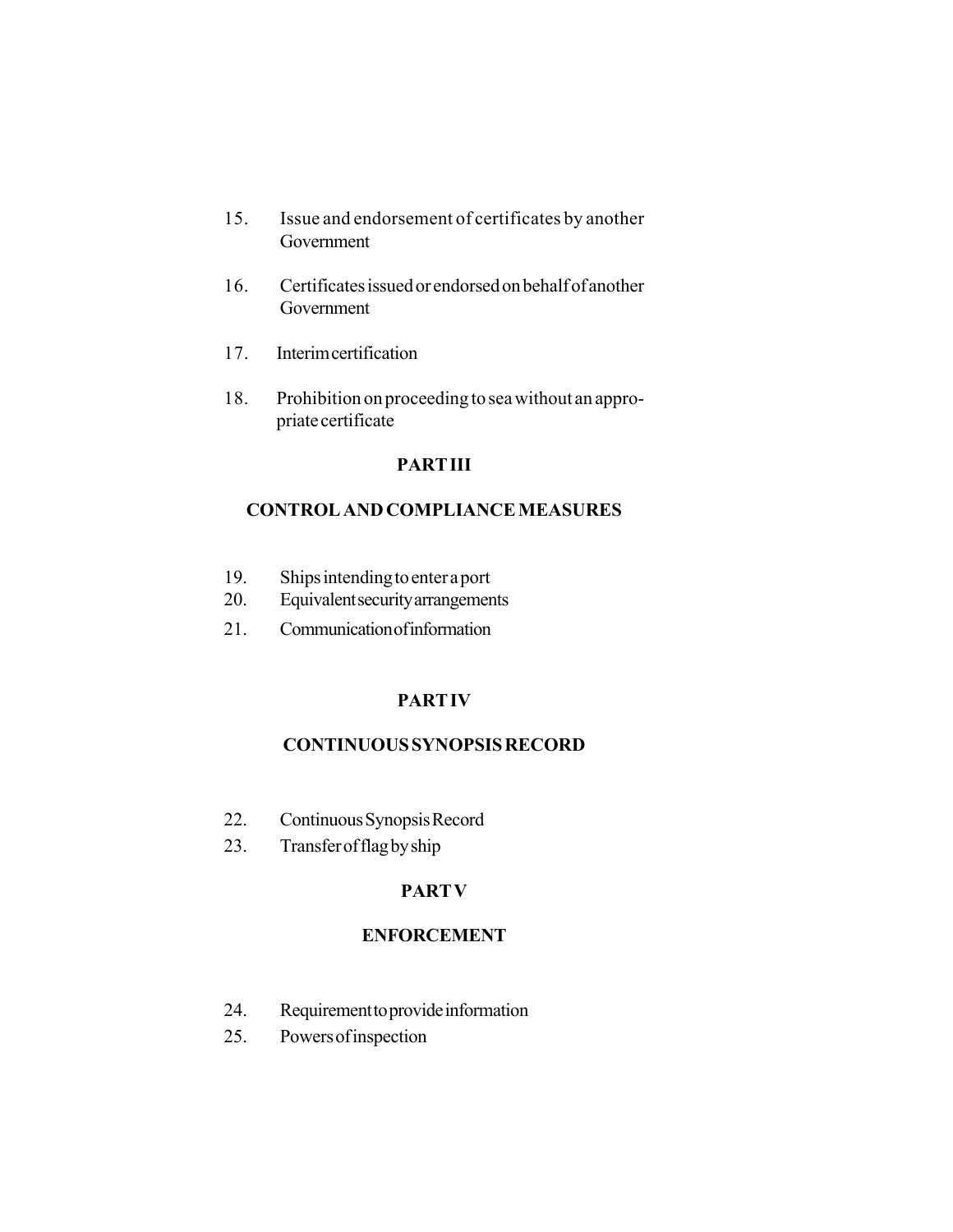- 26. False statements in connection with identity documents
- 27. Offences relating to authorised persons
- 28. Application of S. I. 56/99
- 29. Commencement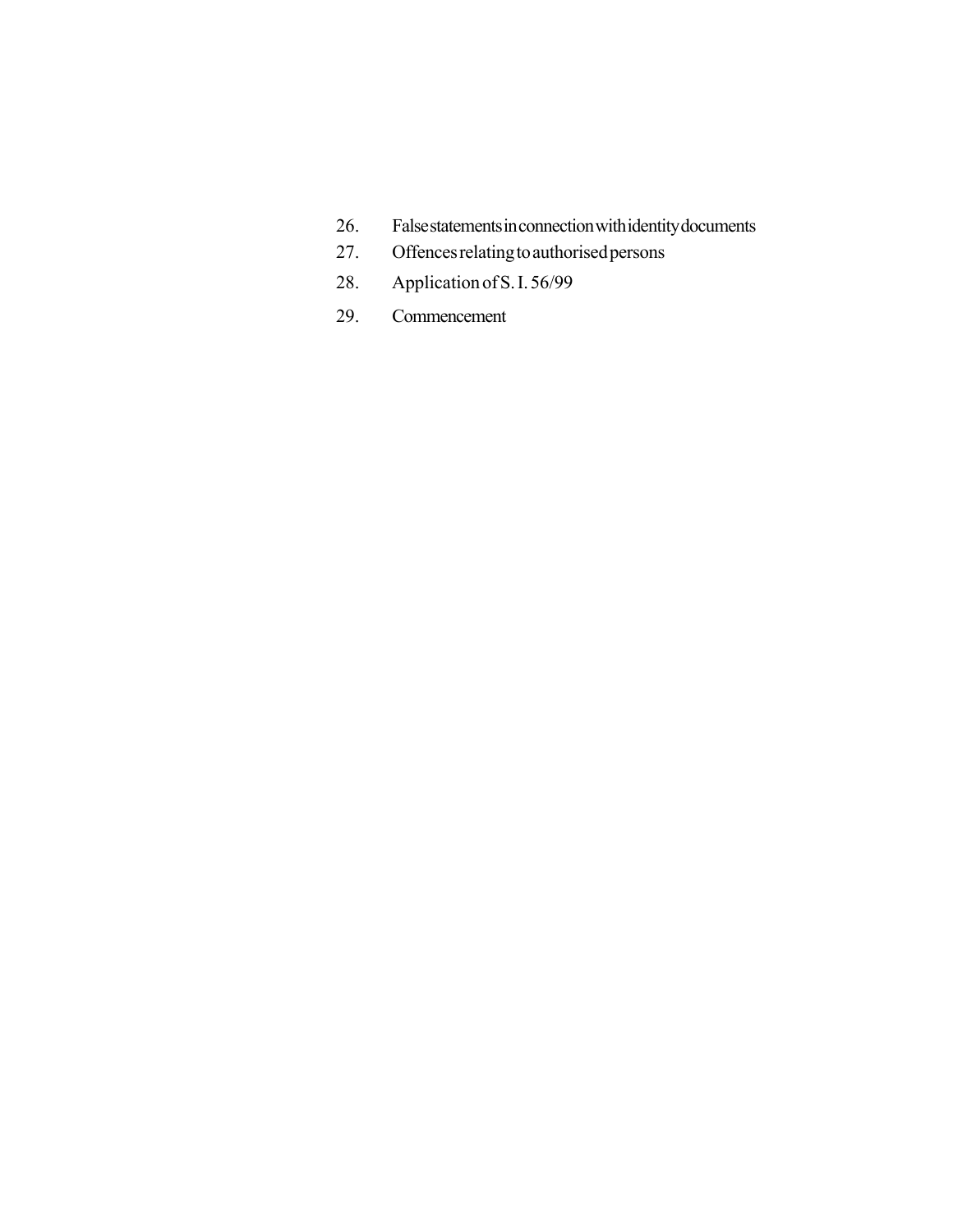**BELIZE:**

# **STATUTORY INSTRUMENT**

**No. 90 of 2004**  $\mathcal{L}_\text{max}$ 

*REGULATIONS made by the Minister responsible for the International Merchant Marine Registry of Belize in exercise of the powers conferred upon him by section 24 of the Registration of Merchant Ships Act, Chapter 236 of the Laws of Belize, Revised Edition 2000, and all other powers thereunto him enabling.*

*(Gazetted 30th April, 2004.)*

# **PART I**

 $\mathcal{L}_\text{max}$ 

#### **PRELIMINARY**

| These Regulations may be cited as the<br>1.                                                                                                                                              | Short title    |
|------------------------------------------------------------------------------------------------------------------------------------------------------------------------------------------|----------------|
| <b>REGISTRATION OF MERCHANT SHIPS</b><br>(Ship Security) Regulations, 2004.                                                                                                              |                |
| $(1)$ In these Regulations, unless the context otherwise<br>2.<br>requires:                                                                                                              | Interpretation |
| "authorised person" means a person authorised in writing<br>by or on behalf of IMMARBE for the purposes of these<br>Regulations;                                                         |                |
| "bulk carrier" means a ship which is constructed generally<br>with single deck, top-side tanks and hopper side tanks in<br>cargo spaces, and is intended primarily to carry dry cargo in |                |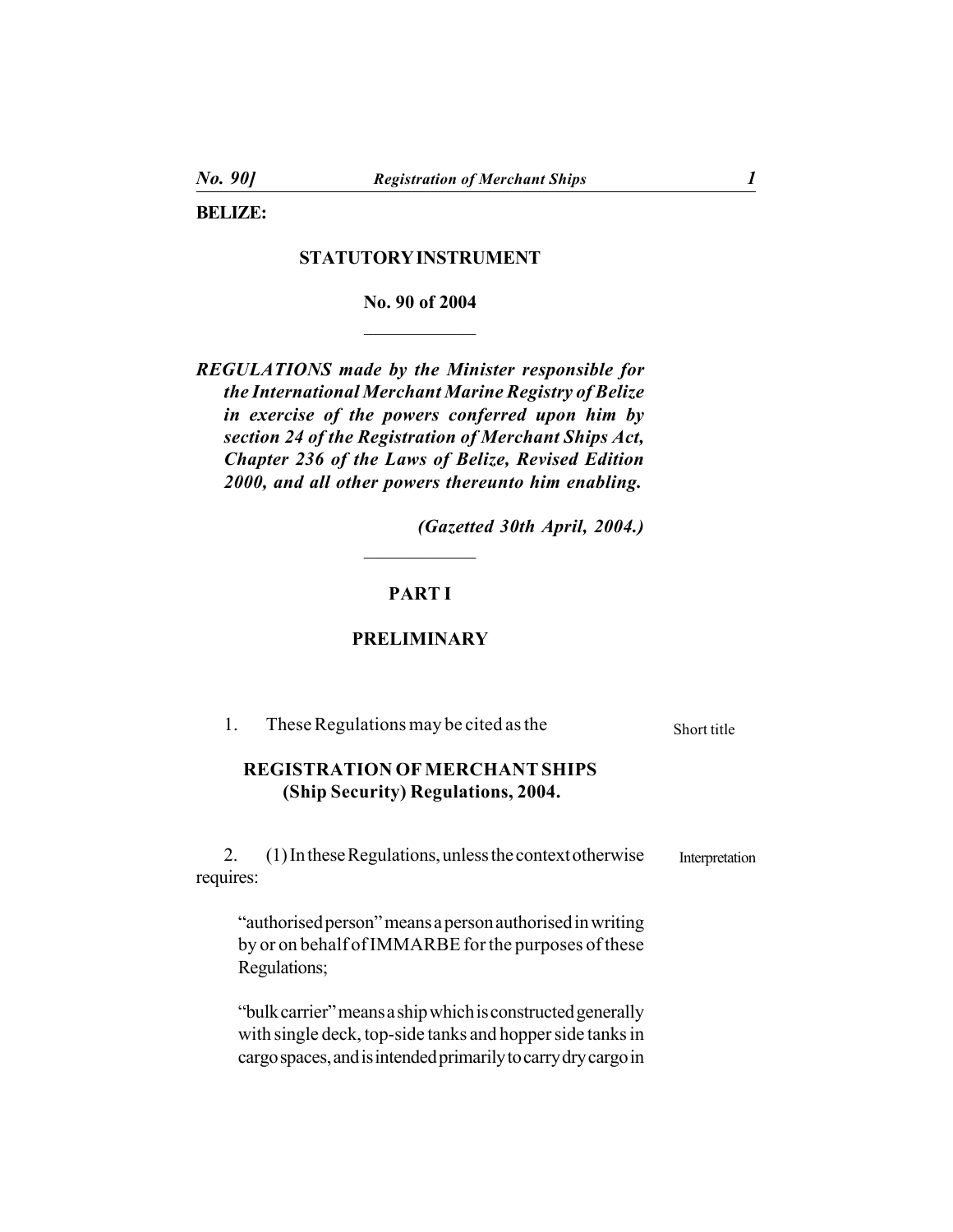bulk, and includes such types as ore carriers and combination carriers;

"Certificate" means an International Ship Security Certificate and "Interim Certificate" means an Interim International Ship Security Certificate issued in accordance with Part A of the ISPS Code;

"chemical tanker" means a cargo ship constructed or adapted and used for the carriage in bulk of any liquid product listed in Chapter 17 of the IBC Code;

"company" means the owner of a ship or any other organisation or person such as the manager, or the bareboat charterer, who has assumed the responsibility for the operation of the ship from the owner of the ship and who, on assuming such responsibility, has agreed to take over all the duties and responsibilities imposed by the ISPS Code and these Regulations;

"company security officer" means the person designated by the company for ensuring that a ship security assessment is carried out and that a ship security plan is developed, submitted for approval, and thereafter implemented and maintained, and for liaison with port facility security officers and the ship security officer;

"Continuous Synopsis Record" means the Continuous Synopsis Record issued by IMMARBE to a ship for the purpose of providing an on-board record of the history of the ship with respect to the information recorded therein;

"Contracting Government" means the government of a State which is party to the International Convention for the Safety of Life at Sea;

"Declaration of Security" means an agreement reached between a ship and either a port facility or another ship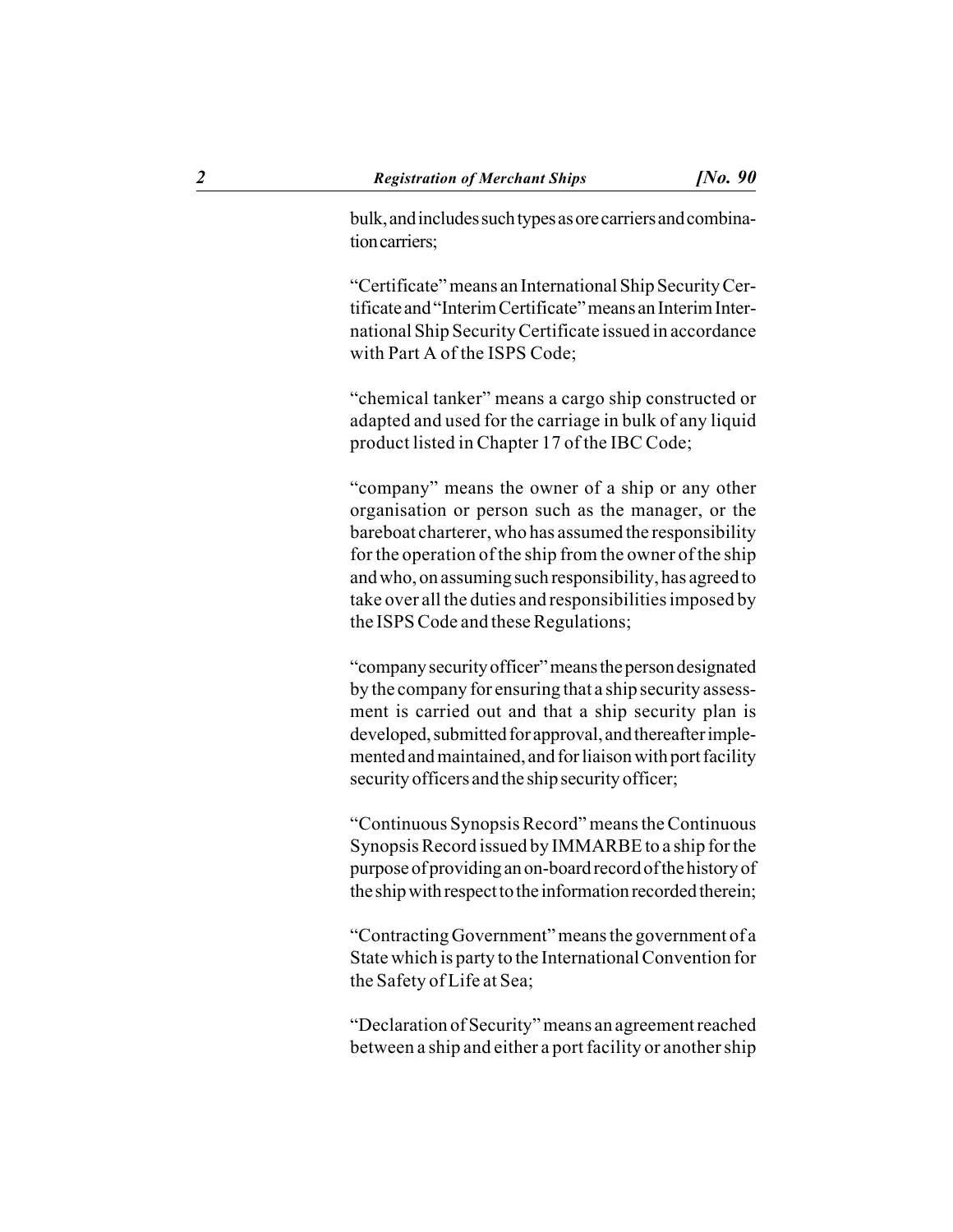with which it interfaces, specifying the security measures each will implement;

"gas carrier" means a cargo ship constructed or adapted for the carriage in bulk of any liquefied gas or other liquid product in Chapter 19 of the IGC Code;

"high speed craft" means a craft capable of a maximum speed in metres per second (m/s) equal to or exceeding: 3.7  $\nabla^{0.1667}$  where  $\nabla$ = displacement corresponding to the design waterline (m3);

"IBC Code" means the International Bulk Chemical Code for the Construction and Equipment of Ships Carrying Dangerous Chemicals in Bulk adopted by the Marine Environment Protection Committee of the Organisation by resolution MEPC.19(22), as may be amended and adopted by the Organisation and brought into force in accordance with the amendment procedures in MARPOL applicable to an appendix to an Annex;

"IGC Code" means the International Gas Carrier Code for the Construction and Equipment of Ships Carrying Liquefied Gases in Bulk, 1983, as amended;

"IMMARBE" means the International Merchant Marine Registry of Belize established under section 3 of the Registration of Merchant Ships Act; **CAP. 236.**

"ISM Code" means the International Safety Management Code for the safe operation of ships and for pollution prevention as adopted by the IMO by Resolution A.741 (18), together with any amendments which may be in effect with respect to Belize;

"ISPS Code" means the International Ship and Port Facility Security Code, as adopted on 12 December 2002, by resolution 2 of the Conference of Contracting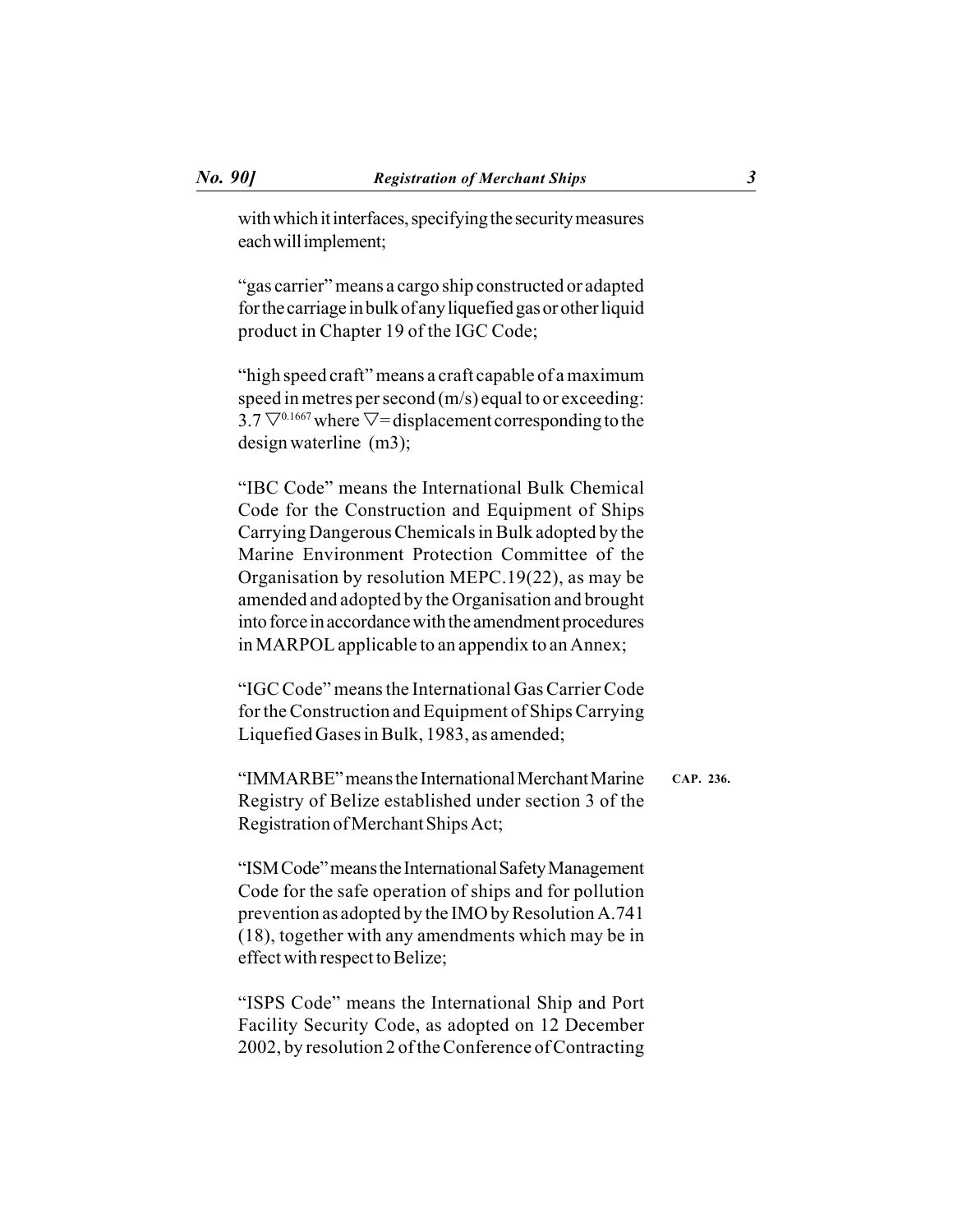Governments to the Convention and any amendments that may be in effect for Belize;

"mobile offshore drilling unit" means a vessel capable of engaging drilling operations for the exploration for or the exploitation of resources beneath the sea-bed such as liquid or gaseous hydrocarbons, sulphur or salt, when not on location;

"oil tanker" means a ship constructed or adapted primarily to carry oil in bulk in its cargo spaces and includes –

- *(a)* a combination carrier,
- *(b)* a chemical tanker as defined in Chapter III when it is carrying a cargo or part cargo of oil in bulk, and
- *(c)* a gas carrier as defined in regulation 3.20 of Chapter II-1 of the Convention, when it is carrying a cargo or part cargo of oil in bulk;

"Organisation" or "IMO" means the International Maritime Organization;

"recognised security organisation" means an organisation with appropriate expertise in security matters and with appropriate knowledge of ship and port operations authorised to carry out an assessment, or a verification, or an approval or a certification activity, under Part A of the ISPS Code;

"security incident" means any suspicious act or circumstance threatening the security of a ship, including a mobile offshore drilling unit and a high speed craft, or of a port facility or of any ship/port interface or any ship to ship activity;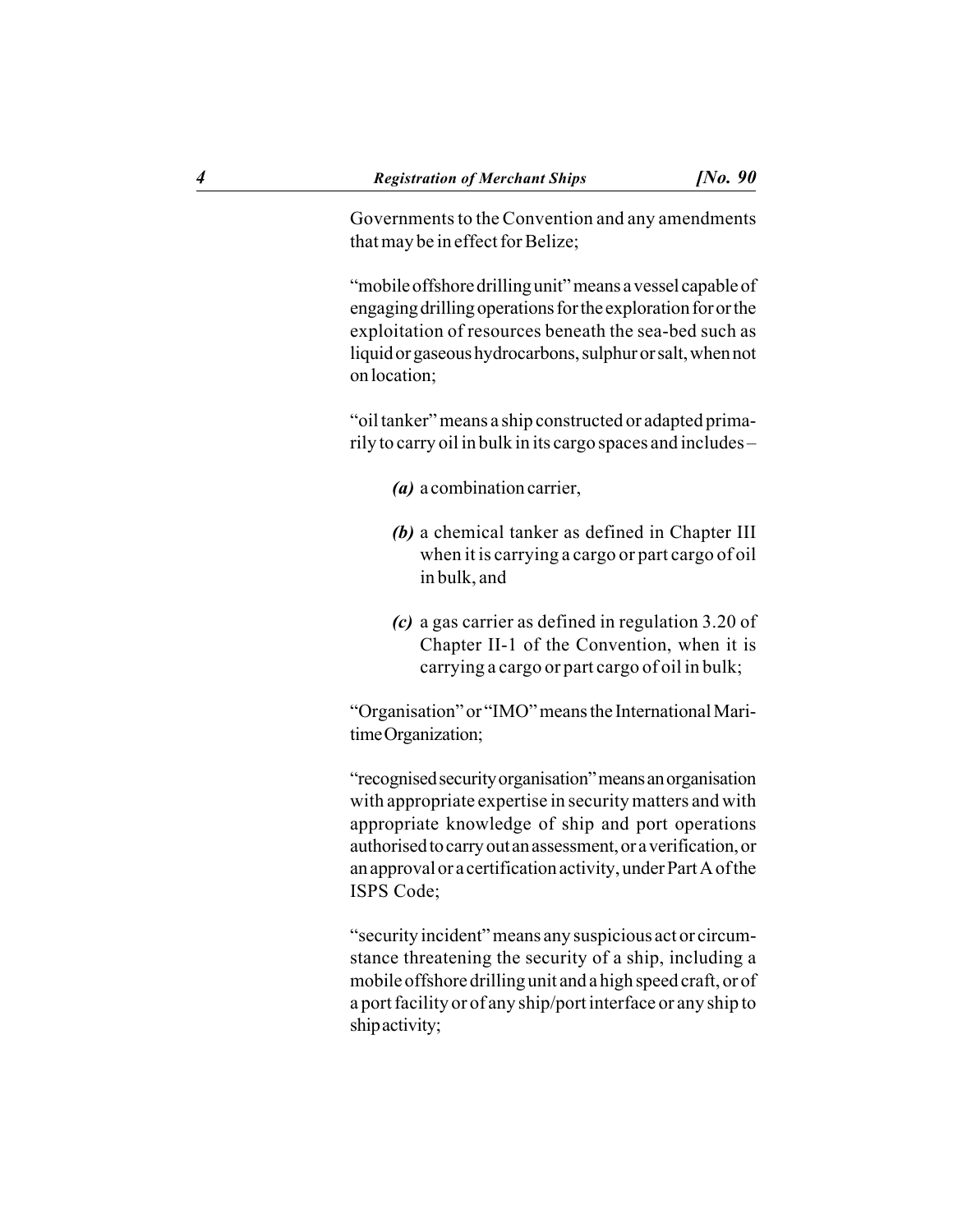"security level" means the qualification of the degree of risk that a security incident will be attempted or will occur;

"ship" includes mobile offshore drilling units and highspeed craft;

"ship/port interface" means the interactions that occur when a ship is directly and immediately affected by actions involving the movement of persons, goods or the provisions of port services to or from the ship;

"ship security plan" means a plan required under regulation 5 of these Regulations;

"ship to ship activity" means any activity not related to a port facility that involves the transfer of goods or persons from one ship to another;

"the Convention" means the International Convention for the Safety of Life at Sea, 1974, as amended;

"tons" means gross tonnage.

(2) The term "all ships", when used in **Part II and Part IV**, means any ship to which the respective Part applies.

(3) In these Regulations, where any reference is made to Part A of the ISPS Code, the guidance in part B of the Code in relation to that matter shall be taken into account in construing Part A.

(4) For the purposes of these Regulations, references to the Administration shall, in relation to Belize ships, be references to IMMARBE.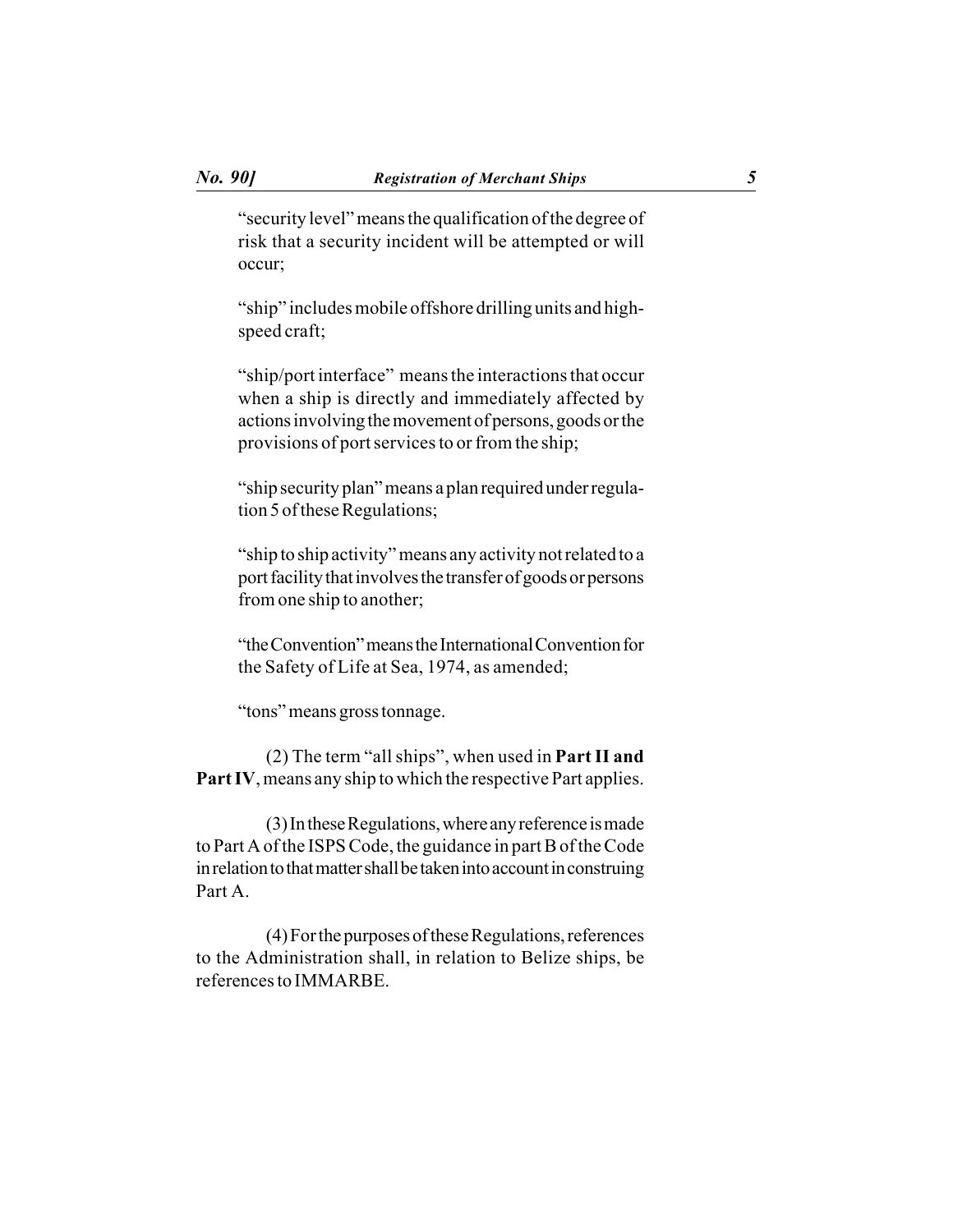#### **PART II**

# **SPECIAL MEASURES TO ENHANCE MARITIME SECURITY**

Application.

3. (1) Subject to subregulation (2) below, this Part applies to the following types of ships engaged in international voyages:

- *(i)* passenger ships, including high-speed passenger craft;
- *(ii)* cargo ships, including high-speed craft, of 500 gross tons or more; and
- *(iii)* mobile offshore drilling units.
- (2) This Part does not apply to-
	- *(a)* warships;
	- *(b)* naval auxiliaries; or
	- *(c)* other ships owned or operated by parties to the Convention and used only on Government noncommercial service.

**Security measures: responsibilities of IMMARBE.**

4. (1) Without prejudice to any other duties under these Regulations, IMMARBE shall:

- *(a)* in accordance with section 4 of Part A of the ISPS Code, set security levels and ensure the adequate provision of security level information to Belize ships;
- *(b)* when changes in security levels occur, update security level information as appropriate;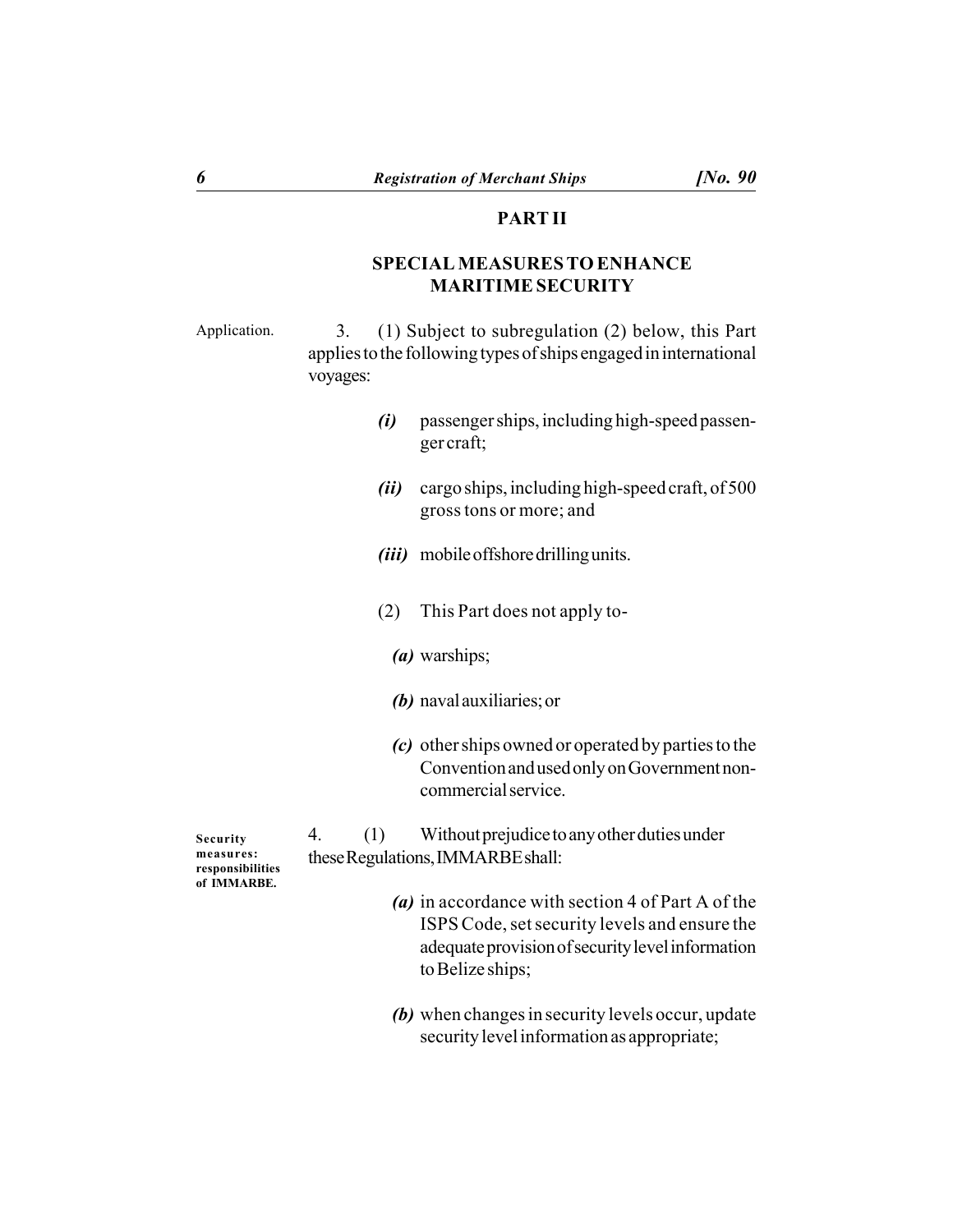- *(c)* indicate when a Declaration of Security is required for a Belize ship;
- *(d*) approve a ship security plan and any relevant amendments to a previously approved ship security plan.

(2) IMMARBE may delegate its responsibilities under this Part to a recognised security organisation, except that the following shall not be delegated:

- *(a)* setting of the applicable security level for ships;
- *(b)* exercising control and compliance measures pursuant to regulation 19;
- *(c)* establishing the requirements for a Declaration of Security.

5. (1) All companies shall comply with the relevant requirements of this Part and of Part A of the ISPS Code and in particular, and without prejudice to any other duties under this Part, the company shall ensure that:

- *(a)* a company security officer is appointed, and is properly trained and qualified in his duties and responsibilities;
- *(b)* a ship security officer is appointed for each of its ships and is properly trained and qualified in his duties and responsibilities;
- *(c)* each ship has a ship security plan;
- *(d)* the master of a ship has available on board, at all times, information through which officers duly authorised by any State can establish:

**Requirements for companies.**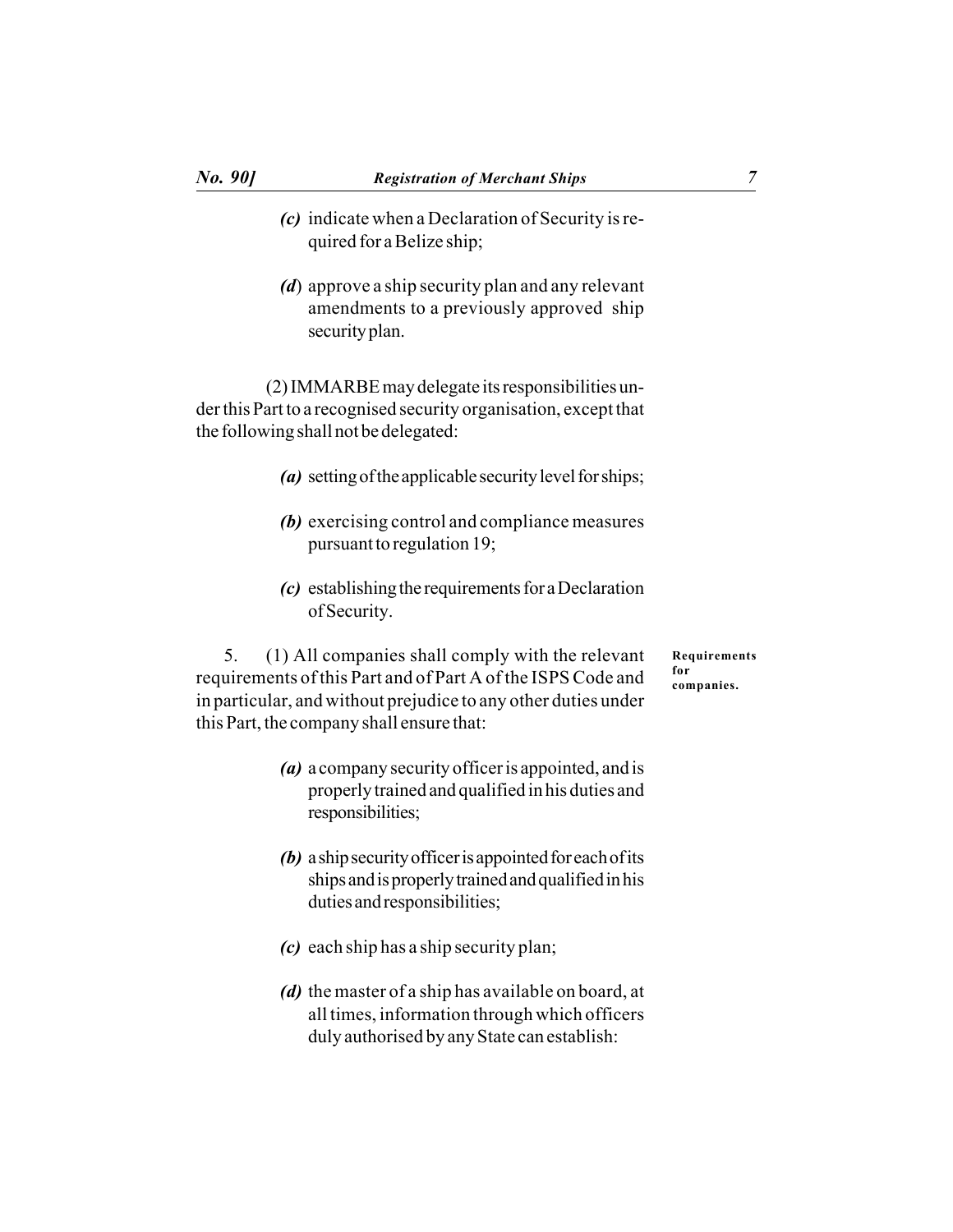- *(i)* who is responsible for appointing the members of the crew or other persons currently employed or engaged on board a ship in any capacity on the business of that ship,
- *(ii)* who is responsible for deciding the employment of the ship, and
- *(iii)* in cases where the ship is employed under the terms of a charter party or parties, determine who are the parties to such charter party or parties.

(2) Any company which fails to comply with this regulation shall be guilty of an offence.

6. (1) Every ship security plan or amendment thereto shall be submitted to IMMARBE, or to a recognised security organisation it authorises on its behalf, for approval in accordance with section 9 of Part A of the ISPS Code. **Ship security plans.**

> (2) A recognised security organisation authorised under subregulation 4 (2) above, shall not be involved in the preparation of the ship security plan or the amendment in question.

> (3) IMMARBE shall determine which changes to an approved ship security plan or to any security equipment specified in an approved plan shall not be implemented unless the relevant amendments to the plan are approved by IMMARBE and any such changes shall be at least as effective as those measures prescribed in this Part and in Part A of the ISPS Code.

> (4) Any company which does not comply with subregulation (1) above, or otherwise fails to comply with section 9 of Part A of the ISPS Code, shall be guilty of an offence.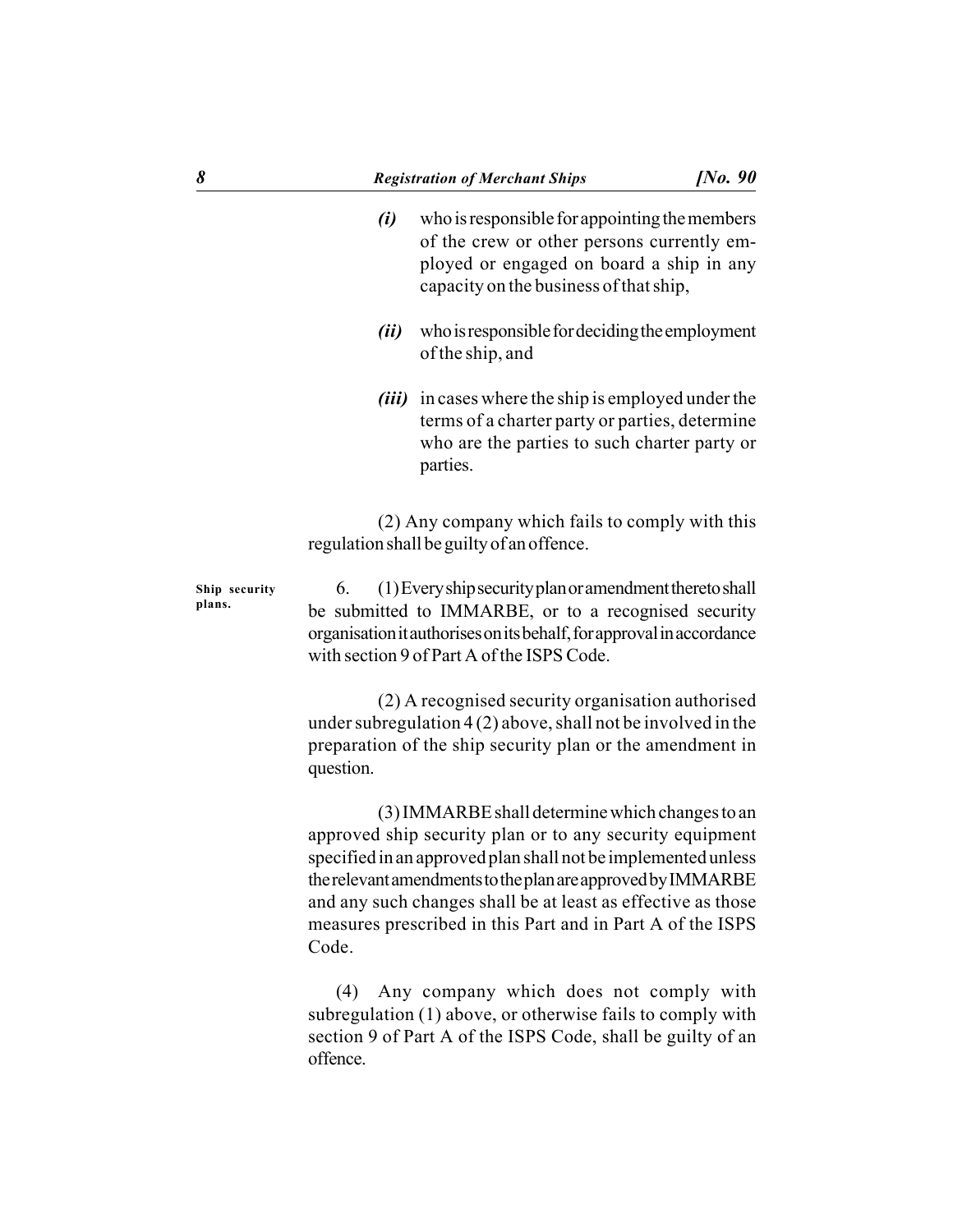7. (1) A company security officer shall perform the responsibilities and duties specified in this Part and in Part A of the ISPS Code and in particular, those listed in paragraph 11.2 of Part A of the ISPS Code. **Company security officer.**

(2) Any contravention of this regulation by the company security officer shall be an offence.

| 8. (1) A ship security officer shall perform the respon-                             | Ship security |
|--------------------------------------------------------------------------------------|---------------|
| sibilities and duties specified in this Part and Part A of the ISPS                  | officer.      |
| Code and in particular those listed in paragraph 12.2 of Part A<br>of the ISPS Code. |               |

(2) Any contravention of this regulation by the ship security officer shall be an offence.

9. (1) All ships shall comply with the relevant requirements of this Part and of Part A of the ISPS Code. **Requirements for ships.**

(2) Prior to entering a port or whilst in a port within the territory of any other State, the master of a ship shall comply with the requirements for the security level set by that State, if such security level is higher than the security level set by IMMARBE for that ship.

(3) Ships shall respond without undue delay to any change to a higher security level.

(4) Where a ship is not in compliance with the requirements of this Part or of Part A of the ISPS Code, or cannot comply with the requirements of the security level applicable to that ship set by IMMARBE or by another Contracting Government, then the master of the ship shall notify the appropriate competent authority prior to conducting any ship/port interface or prior to entry into port, whichever occurs earlier.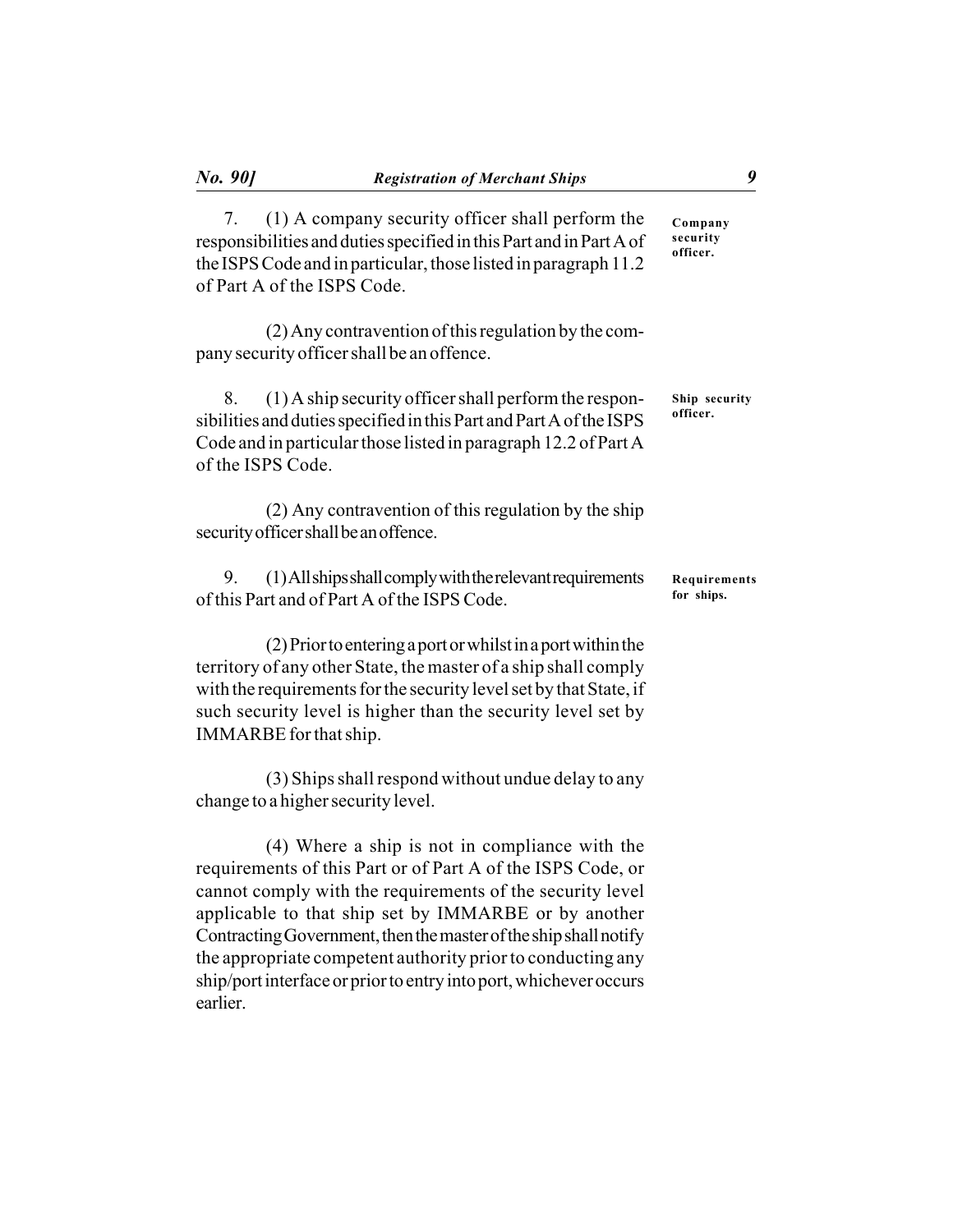(5) Where a breach of this regulation takes place in relation to a ship, then the company and the master shall each be guilty of an offence.

10. (1) All ships shall be provided with a ship security alert system, as follows: **Ship security alert system.**

- *(a)* ships constructed on or after 1 July 2004;
- *(b)* passenger ships, including high-speed passenger craft, constructed before 1 July 2004, not later than the first survey of the radio installation after 1 July 2004;
- *(c)* oil tankers, chemical tankers, gas carriers, bulk carriers and cargo high-speed craft, of 500 tons and upwards constructed before 1 July 2004, not later than the first survey of the radio installation after 1 July 2004; and
- *(d)* other cargo ships of 500 tons and upward and mobile offshore drilling units constructed before 1 July 2004, not later than the first survey of the radio installation after 1 July 2006.
- (2) The ship security alert system, when activated,

#### shall:

*(a)* initiate and transmit a ship-to-shore security alert to a competent authority designated by IMMARBE, which in these circumstances, may include the company, identifying the ship and its location, and indicating that the security of the ship is under threat or that it has been compromised;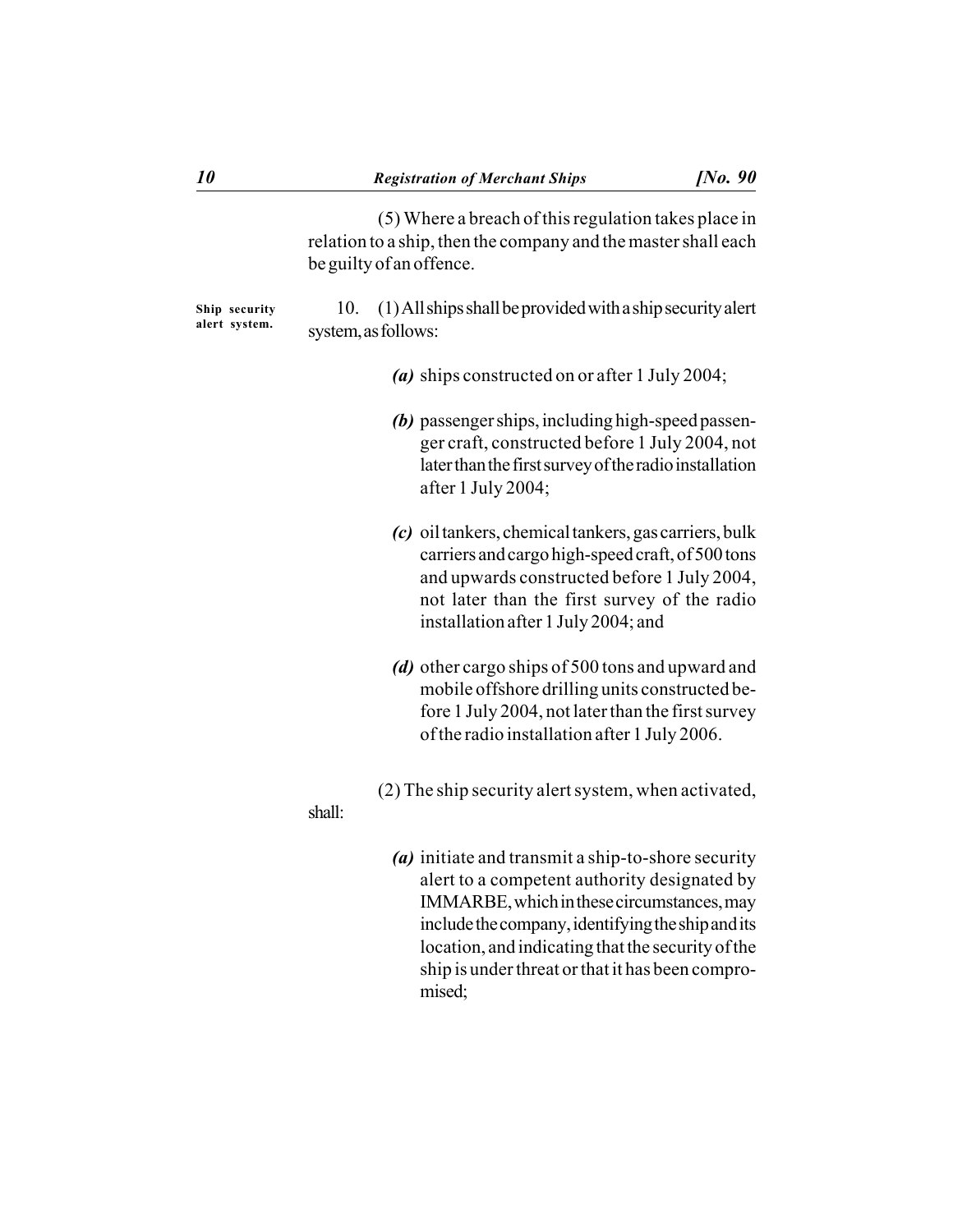- *(b)* not send the ship security alert to any other ships;
- *(c)* not raise any alarm on board the ship; and
- *(d)* continue the ship security alert system until deactivated or reset.
- (3) The ship security alert system shall:
	- *(a)* be capable of being activated from the navigation bridge and in at least one other location; and
	- *(b)* conform to performance standards not inferior to those adopted by the Organisation.

(4) The ship security alert system activation points shall be designed so as to prevent the inadvertent initiation of the ship security alert.

(5) The requirement for a ship security alert system may be complied with by using the radio installation fitted for compliance with the requirements of Chapter IV of the Convention provided that all the requirements of this regulation have been satisfied.

(6) Where IMMARBE receives notification of a ship security alert relating to a ship entitled to fly the flag of Belize, it shall immediately notify the States in the vicinity of which the ship is presently operating.

(7) Any contravention of subregulations (1) to (4) above shall be an offence by the company and the master of a ship.

11. (1) Contracting Governments shall set security levels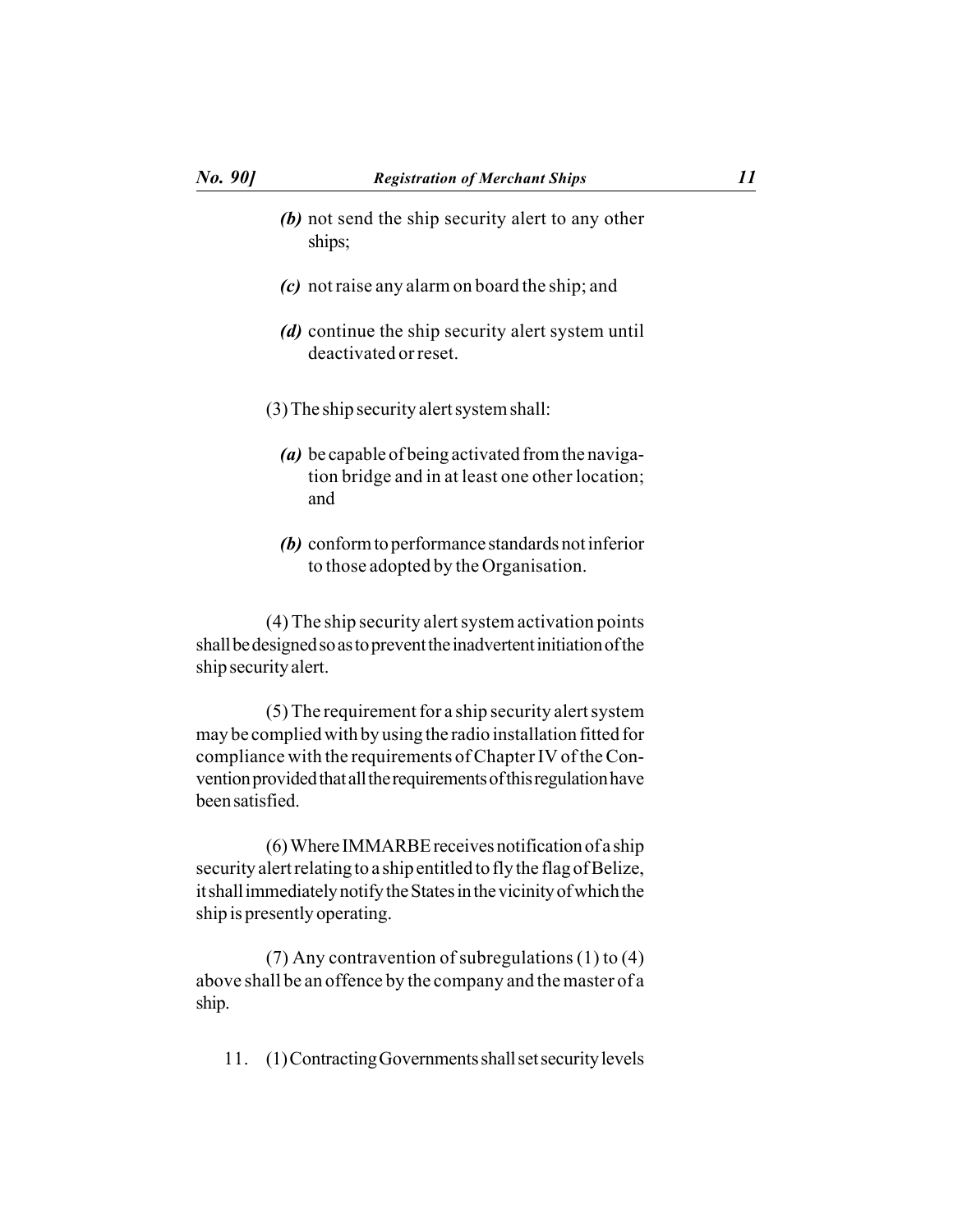and ensure the provision of security-level information to ships operating in their territorial sea or having communicated an intention to enter their territorial sea. **Threats to ships.**

> (2) Contracting Governments shall provide a point of contact through which such ships can request advice or assistance and to which such ships can report any security concerns about other ships, movements or communications.

> (3) Where a risk of attack has been identified, the Contracting Government concerned shall advise the ships concerned and their Administration of:

- *(a)* the current security level;
- *(b)* any security measures that should be put in place by the ships concerned to protect themselves from attack, in accordance with the provisions of part A of the ISPS Code; and
- *(c)* security measures that the coastal State has decided to put in place, as appropriate.

**Master's discretion for ship safety and security.**

12. (1) The master of a Belize ship shall not be constrained by the company, the charterer or any other person from taking or executing any decision which, in the professional judgment of the master, is necessary to maintain the safety and security of the ship, and this includes denial of access to persons, except those identified as duly authorised by a Contracting Government, or their effects and refusal to load cargo, including containers or other closed cargo transport units.

(2) Where, in the professional judgment of the master, a conflict between any safety and security requirements applicable to a ship arises during its operations, the master shall give effect to those requirements necessary to maintain the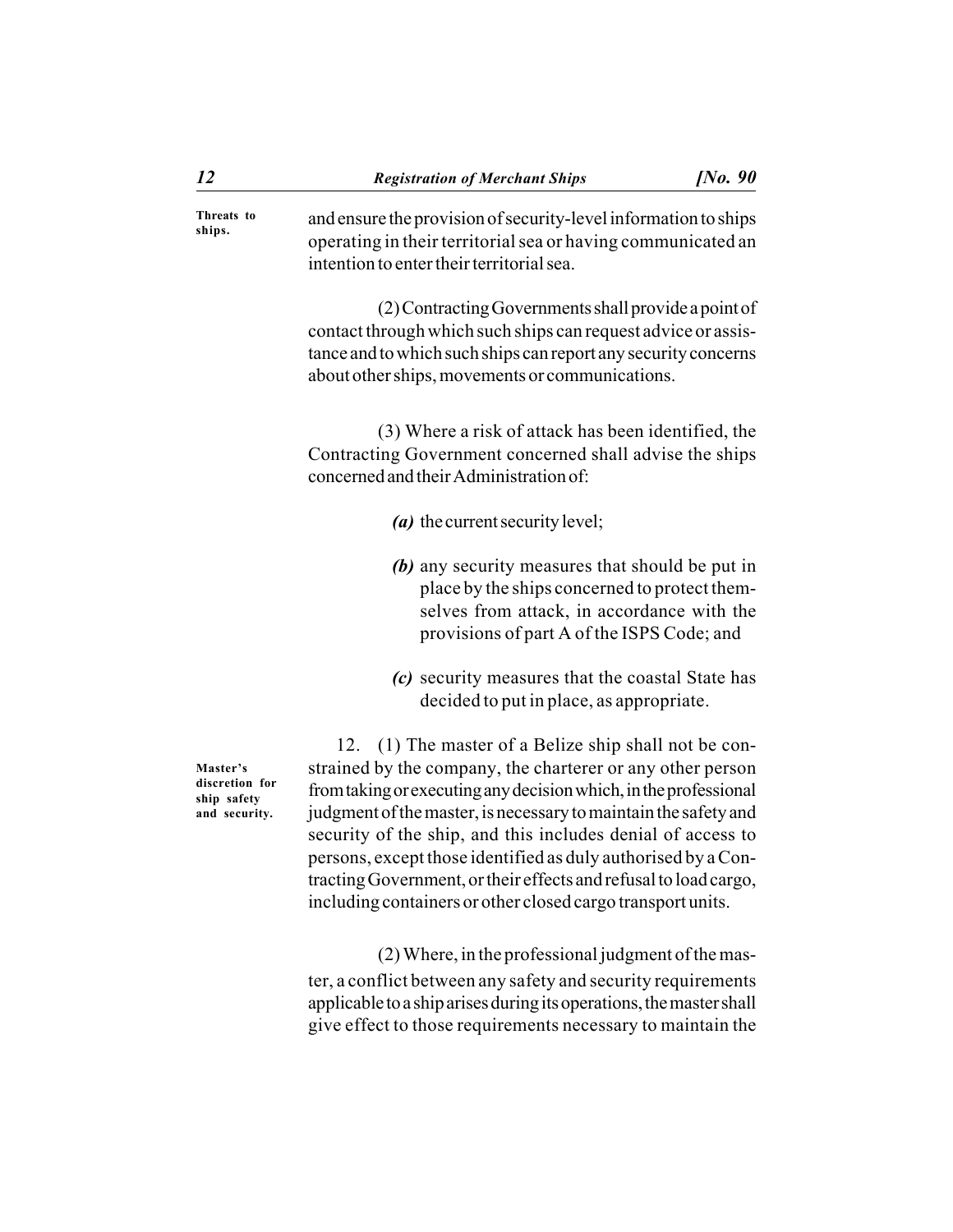safety of the ship.

(3) In cases specified in subregulation (2) above, the master may implement temporary security measures and shall forthwith inform IMMARBE and, where appropriate, the Contracting Government in whose port the ship is operating or intends to enter.

(4) Any such temporary security measures under this regulation shall, to the highest possible degree, be commensurate with the prevailing security level and where such cases are identified, IMMARBE shall ensure that such conflicts are resolved and that the possibility of recurrence is minimised.

13. (1) All Belize ships to which this Part applies shall be subject to initial renewal and intermediate verifications in accordance with paragraph 19.1.1 of Part A of the ISPS Code.

(2) The verification of ships shall be carried out by an officer authorised by IMMARBE, or, if it so entrusts, by a recognised security organisation.

(3) The security system and any associated security equipment of a ship after verification shall be maintained so as to conform with the provisions of regulations 5 and 10 of these Regulations, and also of Part A of the ISPS Code and of the approved ship security plan and, after any verification under subregulation (1) of this regulation, no changes shall be made in the security system and in any associated security equipment or the approved ship security plan without the sanction of IMMARBE.

(4) Any contravention of subregulation (1) or (3) above shall be an offence by both the company and the master of the ship.

14. (1) When an initial or renewal verification is satis-

**Verification for ships.**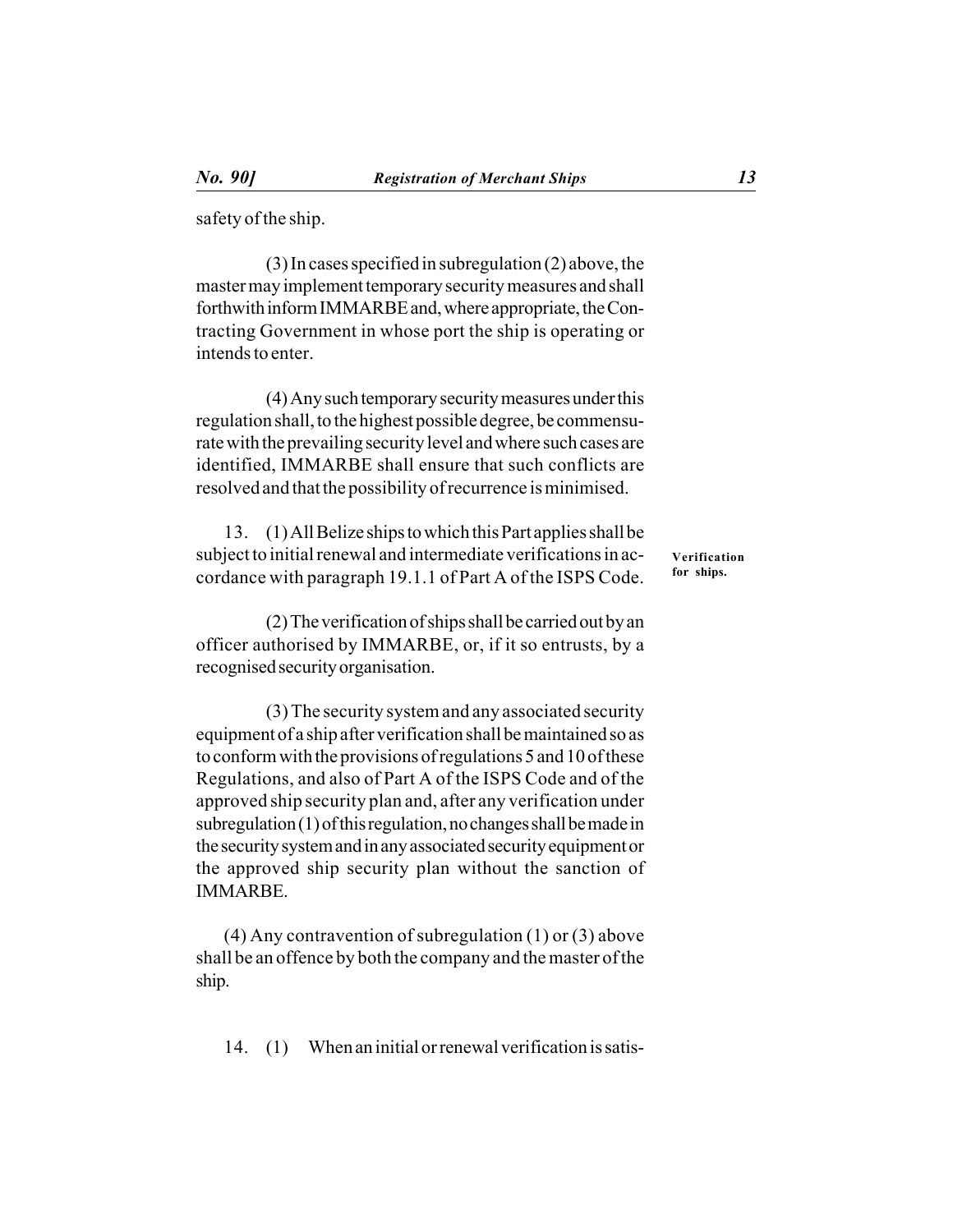**Issue endorcement duration and validity of certificate.**

factorily completed pursuant to regulation 13 of these Regulations, IMMARBE or a recognised security organisation acting on its behalf shall issue or, as the case may be, endorse a Certificate.

(2) A Certificate shall be drawn up in a form corresponding to the model given in the appendix to Part A of the ISPS Code.

(3) The duration and validity of a Certificate shall be in accordance with section 19.3 of Part A of the ISPS Code.

**Issue and endorsement of certificates by another Government.**

15. (1) IMMARBE may request another Contracting Government to verify the ship and, if satisfied that the provisions of section 19.1.1 of the ISPS Code are complied with, to issue or authorise the issue of a Certificate to the ship and, where appropriate, endorse or authorise the endorsement of that Certificate on the ship, in accordance with the ISPS Code.

(2) A Certificate so issued shall contain a statement to the effect that it has been issued at the request of IMMARBE and it shall have the same effect as if issued by IMMARBE.

**Certificates issued or endorsed on behalf of another Government.**

16. (1) IMMARBE may, at the request of another Contracting Government, verify a ship and, if satisfied that the provisions of section 19.1.1 of the ISPS Code are complied with, issue or authorise the issue of a Certificate to the ship and, where appropriate, endorse or authorise the endorsement of that Certificate on the ship, in accordance with the ISPS Code.

(2) A Certificate so issued shall contain a statement to the effect that it has been issued at the request of that Government and it shall have the same effect as if the Certificate were issued or endorsed by that Government and not by IMMARBE.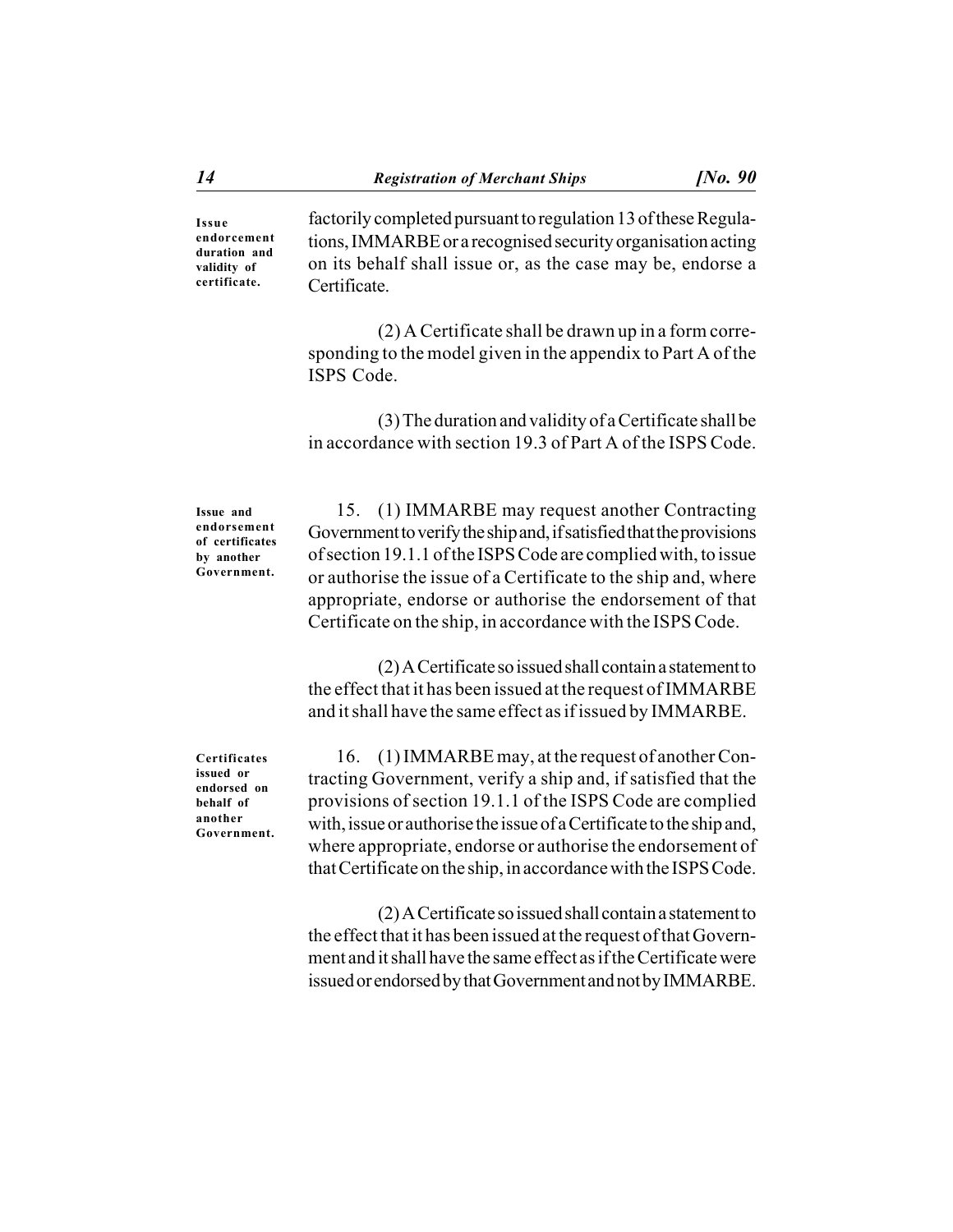# 17. (1) After 1 July 2004, where the following takes place: *(a)* a ship does not have a Certificate on delivery or prior to its entry or re-entry into service;

- *(b)* the transfer of a ship from the flag of another Government to IMMARBE;
- *(c)* a company assumes the responsibility for the operation of a ship not previously operated by that company,

then, until the Certificate referred to in regulation 14(1), 15(1) or 16(1) of these Regulations is issued, IMMARBE may cause an Interim Certificate to be issued in a form corresponding to the model given in the appendix to Part A of the Code.

(2) An Interim Certificate shall be issued only if IMMARBE or a recognised security organisation on its behalf is satisfied that the conditions specified in sections 19.4.2.1 to 19.4.2.7 of Part A of the ISPS Code have been met.

(3) An Interim Certificate may be issued by IMMARBE or by a recognised security organisation authorised to act on its behalf.

(4) An Interim Certificate shall be valid for 6 months, or until the Certificate required under regulations  $14(1)$ ,  $15(1)$  or  $16(1)$ of these Regulations is issued, whichever comes first, and may not be extended.

(5) No subsequent consecutive Interim Certificate shall be issued to a ship if, in the judgment of IMMARBE or the recognised security organisation, one of the purposes of the ship or a company in requesting such a Certificate is to avoid full compliance with this Part beyond the period of the initial Interim Certificate as specified in subregulation (1) of this regulation.

**Interim certification.**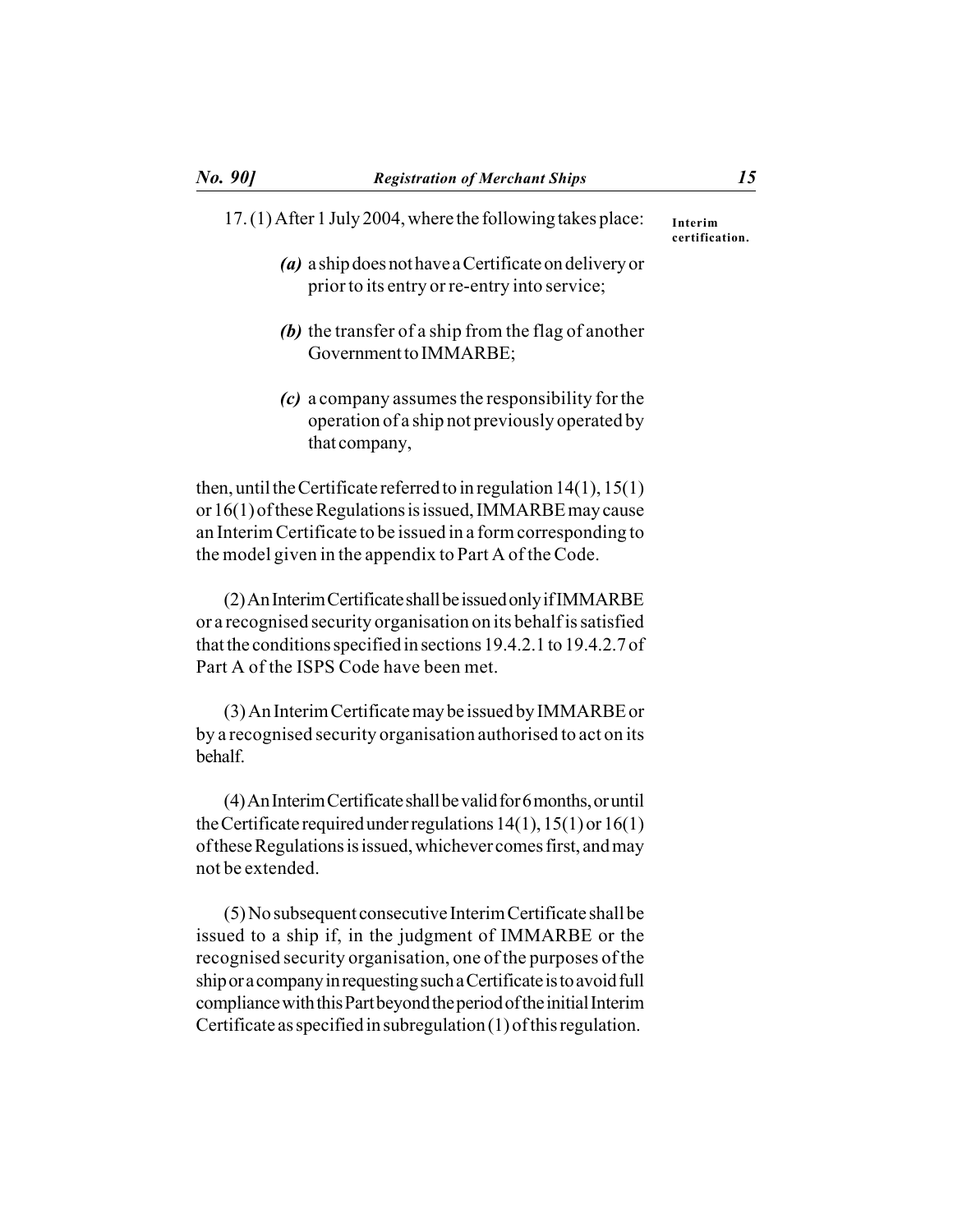**Prohibition on proceeding to sea without an appropriate certificate.**

18. (1) No Belize ship required to be verified under this Part shall proceed, or attempt to proceed to sea, unless there is in force a valid Certificate or an Interim Certificate.

(2) Where a ship proceeds, or attempts to proceed to sea in contravention of subregulation (1) above, the company and the master of the ship shall be guilty of an offence.

#### **PART III**

# **CONTROL AND COMPLIANCE MEASURES**

**Ships intending to enter a port.**

19. (1) Every Belize ship to which this Part applies, intending to enter the port of another Contracting Government, shall provide the following information on the request of the officers duly authorised by that Government to ensure compliance with this Part prior to entry into port with the aim of avoiding the need to impose control measures or steps:

- *(a)* the ship's valid Certificate and the name of the issuing authority;
- *(b)* the security level at which the ship is currently operating;
- *(c)* the security level at which the ship operated in any previous port where it has conducted a ship/port interface within the timeframe specified in subregulation (5) of this regulation;
- *(d)* any special or additional security measures that were taken by the ship in any previous port where it has conducted a ship/port interface within the timeframe specified in subregulation (5) of this regulation;
- *(e)* that the appropriate ship security procedures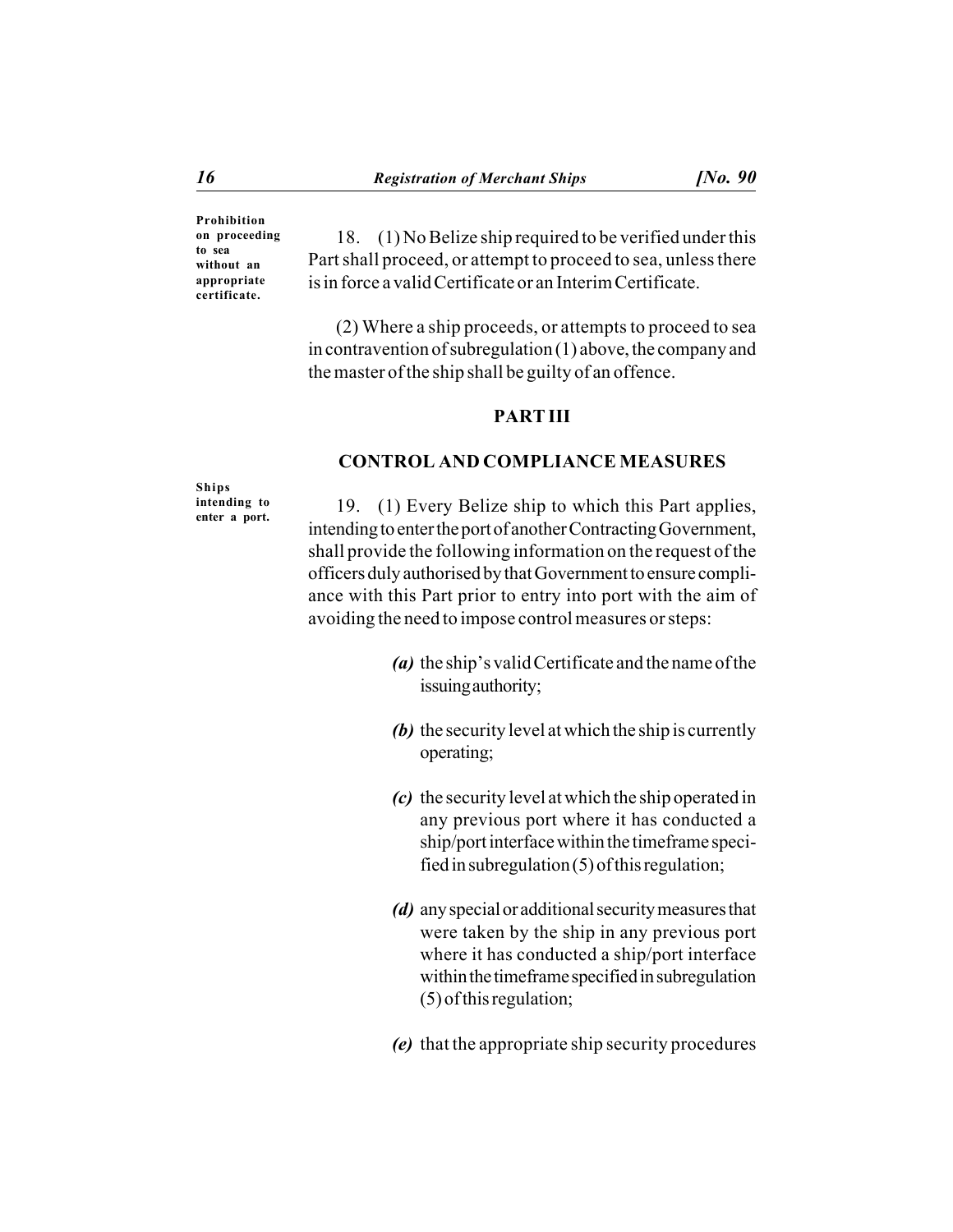were maintained during any ship to ship activity within the timeframe specified in subregulation (5) of this regulation; or

*(f)* other practical security related information which are not details of the ship security plan, taking into account the guidance given in Part B of the ISPS Code.

(2) Where requested by the officers duly authorised by that Government under subregulation (1) above, a ship or the company shall provide confirmation, acceptable to it, of the information required above.

(3) Every ship to which this Part applies intending to enter the port of another Contracting Government shall provide the information described in subregulation (1) above on the request of any duly authorised officer by that Government.

(4) The master of a ship may decline to provide such information on the understanding that failure to do so may result in denial of entry into port.

(5) A ship shall keep records of the information referred to in subregulation (1) above for the last ten (10) calls at port facilities.

20. IMMARBE may allow a particular ship or a group of Belize ships to implement other security measures equivalent to those prescribed in these Regulations or in Part A of the ISPS Code, provided such security measures are at least as effective as those prescribed in these Regulations or Part A of the ISPS Code and IMMARBE, where it allows such security measures, shall communicate particulars of same thereof to the Organisation.

**Equivalent security arrangements.**

21. (1) Each Contracting Government shall, not later than 1

**Communication of information.**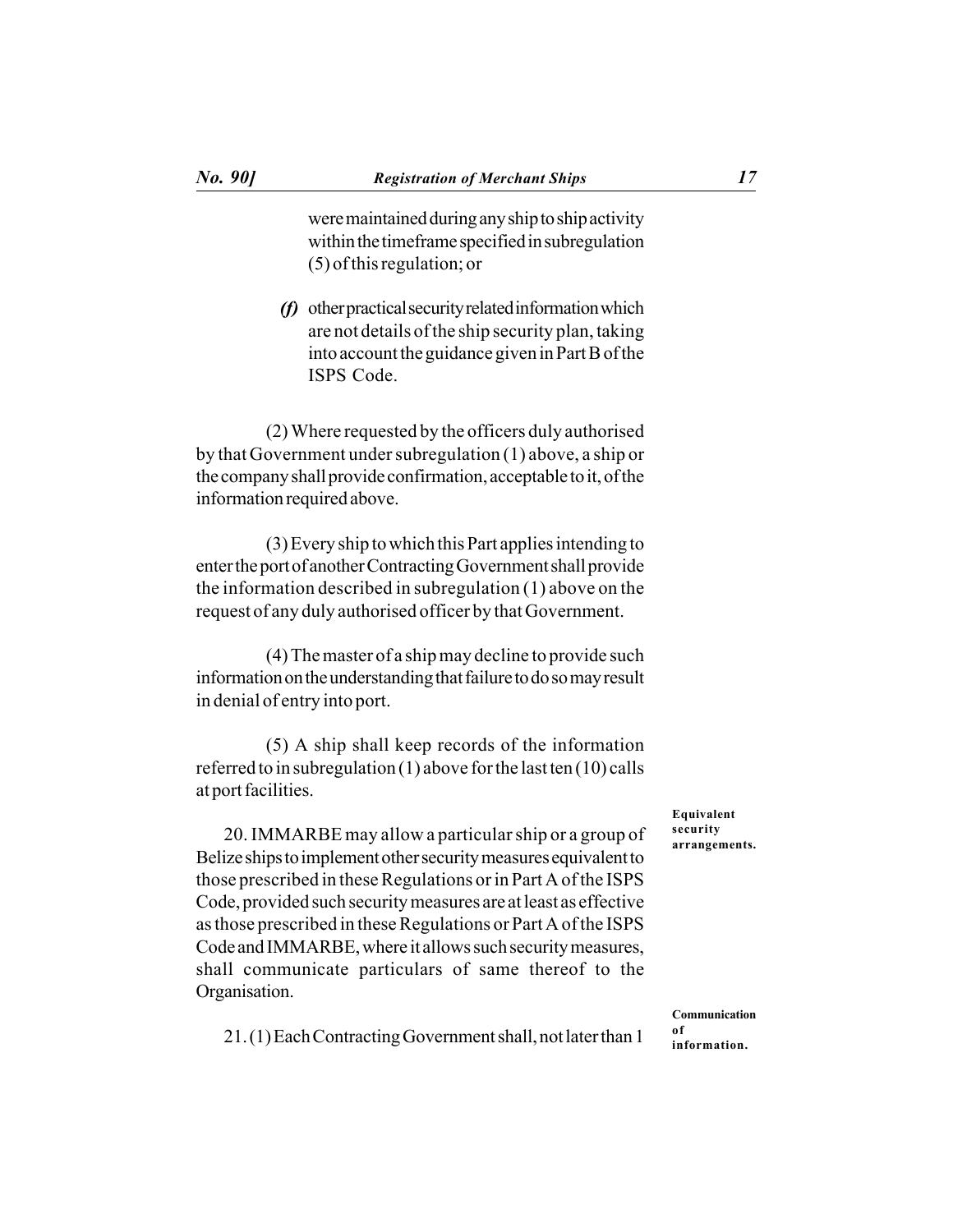July 2004, communicate to the Organisation and shall make available for the information of companies and ships:

- *(a)* the name and contact details of their national authority responsible for ship security;
- *(b)* the names and contact details of those who have been designated to be available at all times to receive and act upon the ship-to-shore security alerts, referred to in regulation 10(2)(a) of these Regulations;
- *(c)* the names and contact details of those who have been designated to be available at all times to receive and act upon any communications from Contracting Governments exercising control and compliance measures; and
- *(d)* the names and contact details of those who have been designated to be available at all times to provide advice or assistance to ships and to whom ships can report any security concerns, referred to in regulation 11(2) of these Regulations;

and thereafter update such information as and when changes relating thereto occur.

(2) The Government shall, not later than the date referred to in subregulation (1) of this regulation, communicate to the Organisation, the names and contact details of any recognised security organisations authorised to act on their behalf together with details of the specific responsibility and conditions of authority delegated to such organisations and such information shall be updated as and when changes relating thereto occur.

(3) Where IMMARBE allows, under the provisions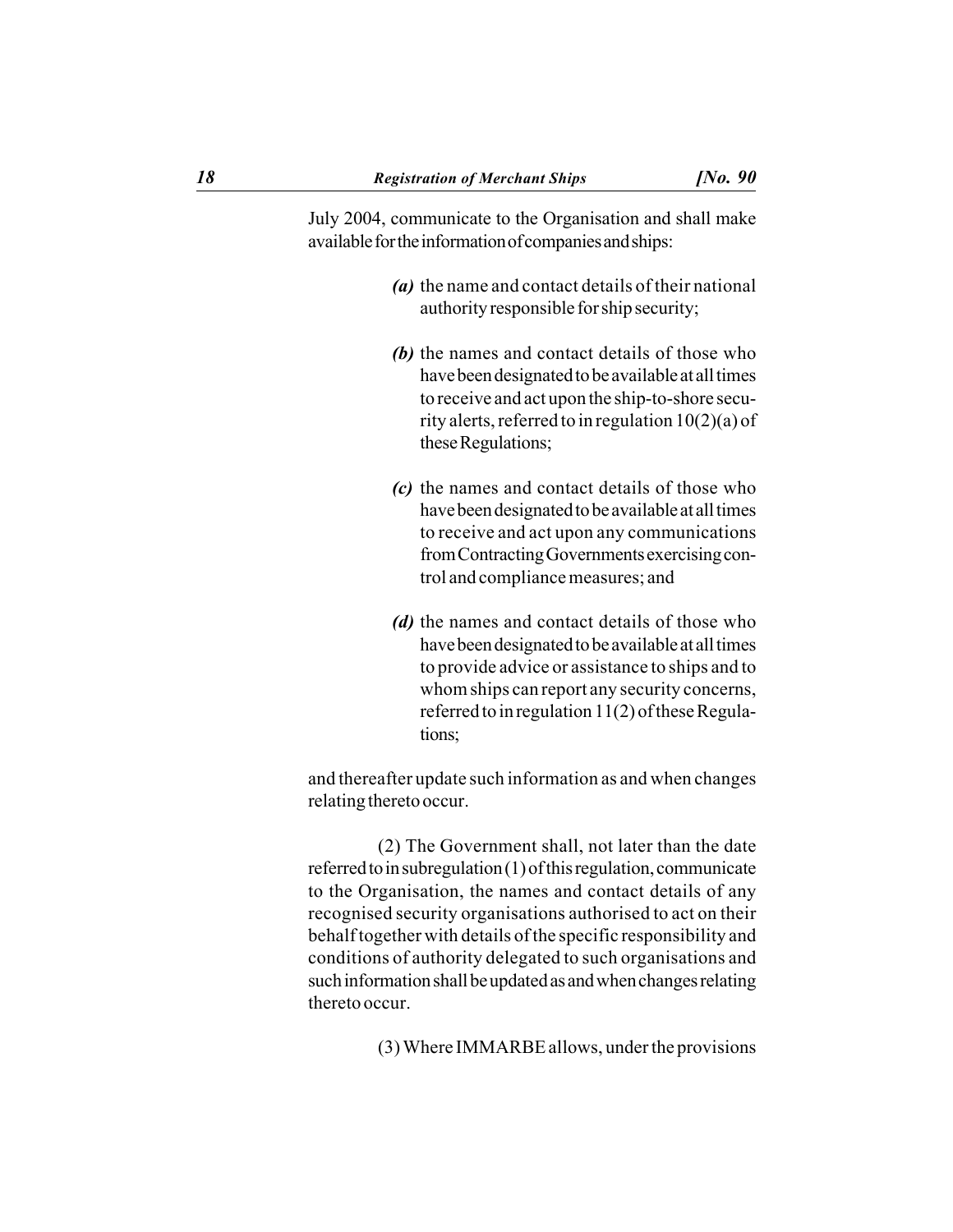of regulation 20 of these Regulations, any equivalent security arrangements with respect to a ship entitled to fly its flag, it shall communicate to the Organisation particulars thereof.

#### **PART IV**

### **CONTINUOUS SYNOPSIS RECORD**

22. (1) This regulation applies to all ships engaged on international voyages, except –

- *(a)* ships of war and troop ships;
- *(b)* cargo ships of less than 500 tons;
- *(c)* ships not propelled by mechanical means;
- *(d)* wooden ships of primitive build;
- *(e)* pleasure vessels not engaged in trade; and
- *(f)* fishing vessels.

(2) For ships constructed before 1 July 2004, the Continuous Synopsis Record shall, at least, provide the history of the ship as from 1 July 2004 and shall contain, at least, the following information:

- *(a)* the name of Belize;
- *(b)* the date on which the ship was registered with Belize;
- *(c)* the ship's identification number;

**Continuous Synopsis Record.**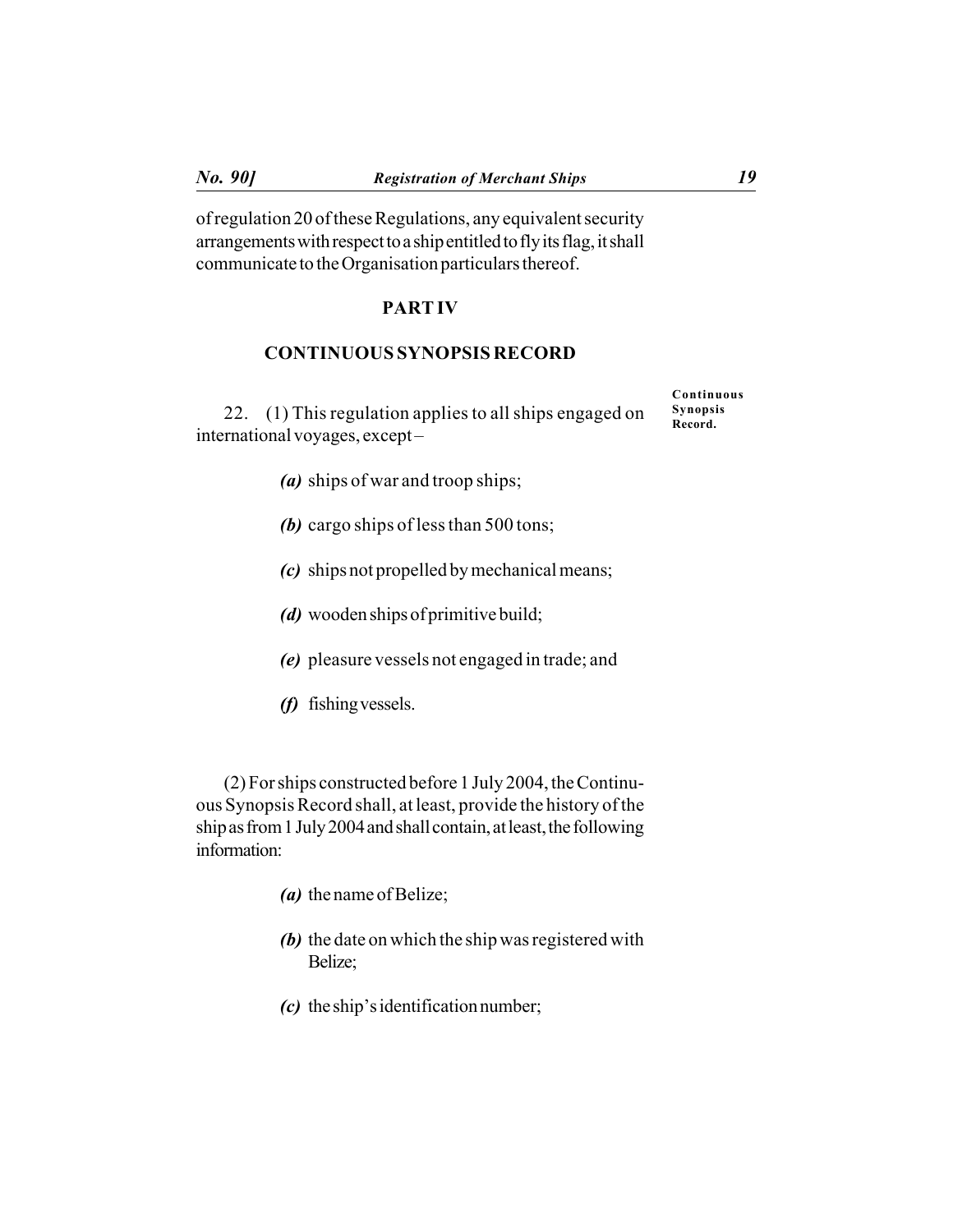- *(d)* the name of the ship;
- *(e)* the port at which the ship is registered;
- *(f)* the name of the registered owners and their registered addresses;
- *(g)* the name of the registered bareboat charterers and their registered addresses if applicable;
- *(h)* the name of the company, its registered address and the address from where it carries out the safety management activities;
- *(i)* the name of all classification societies with which the ship is classed;
- *(j)* the name of IMMARBE or of the Contracting Government or of the recognised organisation which has issued the Document of Compliance or the Interim Document of Compliance, specified in the ISM Code, to the company operating the ship and the name of the body which has carried out the audit on the basis of which the document was issued, if other than that issuing the document;
- *(k)* the name of IMMARBE or of the Contracting Government or of the recognised organisation that has issued the Safety Management Certificate or the Interim Safety Management Certificate, specified in the ISM Code, to the ship and the name of the body which has carried out the audit on the basis of which the certificate was issued, if other than that issuing the certificate;
- *(l)* the name of IMMARBE or of the Contracting Government or of the recognised security organisation that has issued the Certificate or an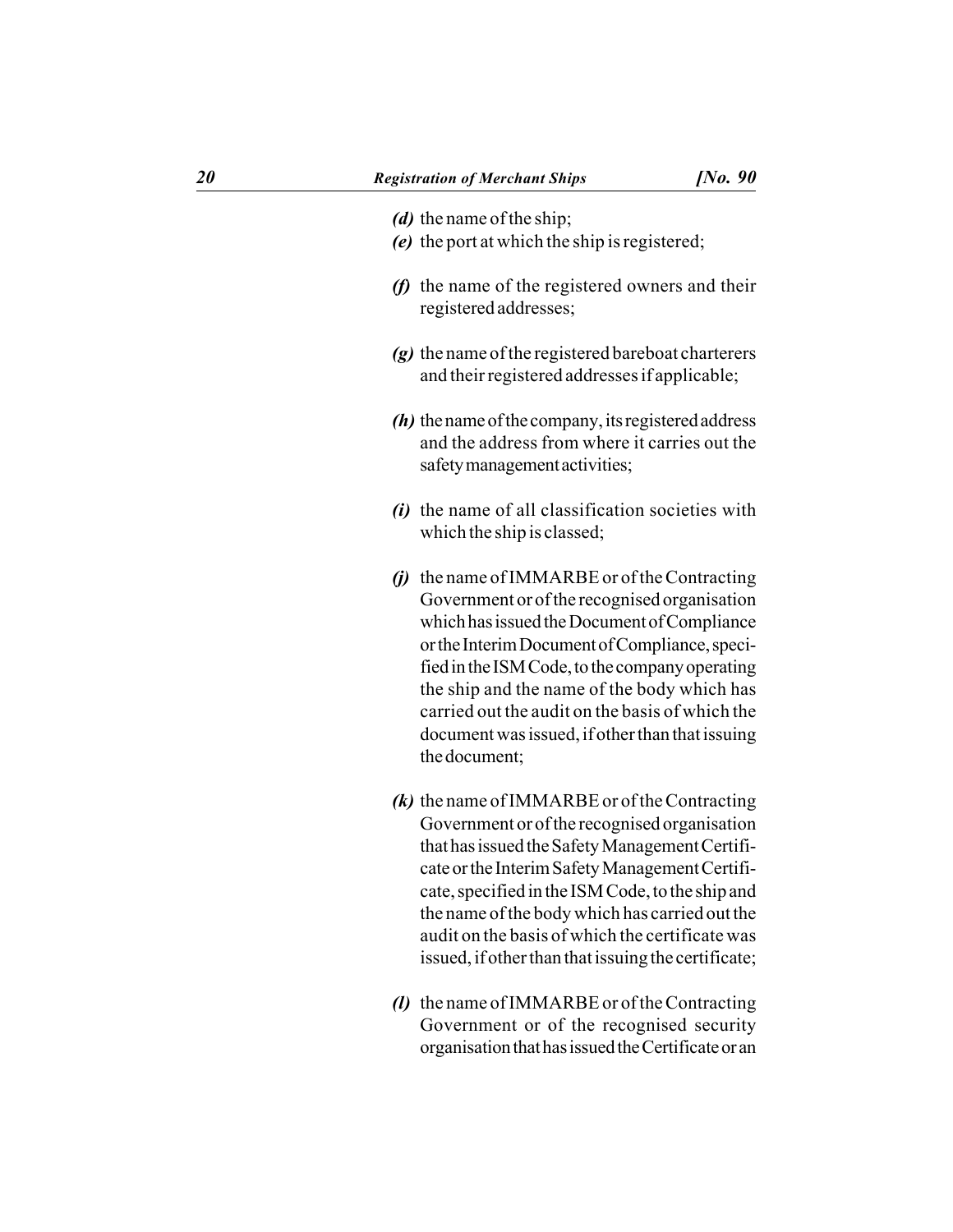Interim Certificate specified in Part A of the ISPS Code to the ship, and the name of the body which has carried out the verification on the basis of which the Certificate was issued, if other than that issuing the Certificate; and

*(m)* the date on which the ship ceased to be registered with Belize.

(3) The Continuous Synopsis Record shall be kept on board the ship and shall be available for inspection at all times and shall be in the English language.

(4) Any changes relating to the entries referred to in paragraphs (d) to (m) of subregulation (2) above shall be recorded in the Continuous Synopsis Record so as to provide updated and current information together with the history of the changes.

(5) In case of any changes relating to the entries referred to in subregulation (4) of this regulation, IMMARBE shall issue, as soon as is practically possible but not later than three months from the date of the change, to the ships entitled to fly the Belize flag, either a revised and updated version of the Continuous Synopsis Record or appropriate amendments thereto.

(6) In case of any changes relating to the entries referred to in subregulation (4) of this regulation, IMMARBE, pending the issue of a revised and updated version of the Continuous Synopsis Record, shall authorise and require either the company or the master of the ship to amend the Continuous Synopsis Record to reflect the changes.

(7) Where changes have been made, and the Continuous Synopsis Record has been amended, the Company shall, without delay, inform IMMARBE accordingly.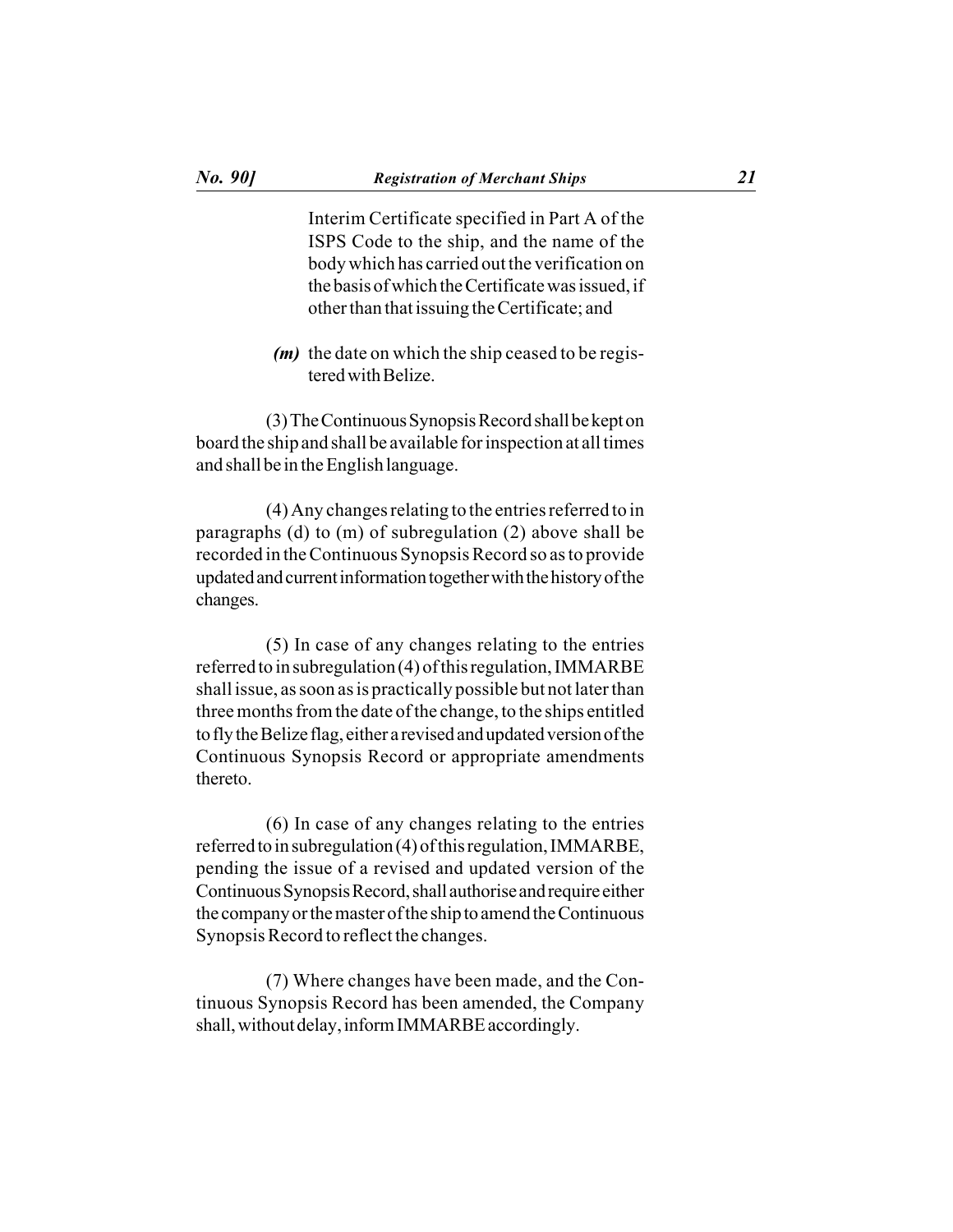(8) The Continuous Synopsis Record shall be in the format developed by the Organisation and shall be maintained in accordance with guidelines developed by the Organisation and any previous entries in the Continuous Synopsis Record shall not be modified, deleted or, in any way, erased or defaced.

**Transfer of flag by ship.**

23. (1) Where a ship is transferred to the flag of another State or the ship is sold to another owner or is taken over by another bareboat charterer or another company assumes the responsibility for the operation of the ship, the Continuous Synopsis Record shall be kept on board the ship.

(2) Where a ship is to be transferred to the flag of another State, the company shall notify IMMARBE of the name of the State under whose flag the ship is to be transferred so as to enable IMMARBE to forward to that State a copy of the Continuous Synopsis Record covering the period during which the ship was under the jurisdiction of IMMARBE.

(3) Where a ship is transferred to the flag of another State, the Government of which is a Contracting Government, IMMARBE shall transmit to that State as soon as possible after the transfer takes place a copy of the relevant Continuous Synopsis Record covering the period during which the ship was under the jurisdiction of IMMARBE together with any Continuous Synopsis Records previously issued to the ship by other States.

(4) Where a ship is transferred to the flag of another State, IMMARBE shall append the previous Continuous Synopsis Record to the Continuous Synopsis Records which IMMARBE will issue to the ship so as to provide the continuous history record intended by this regulation.

(5) Any person who-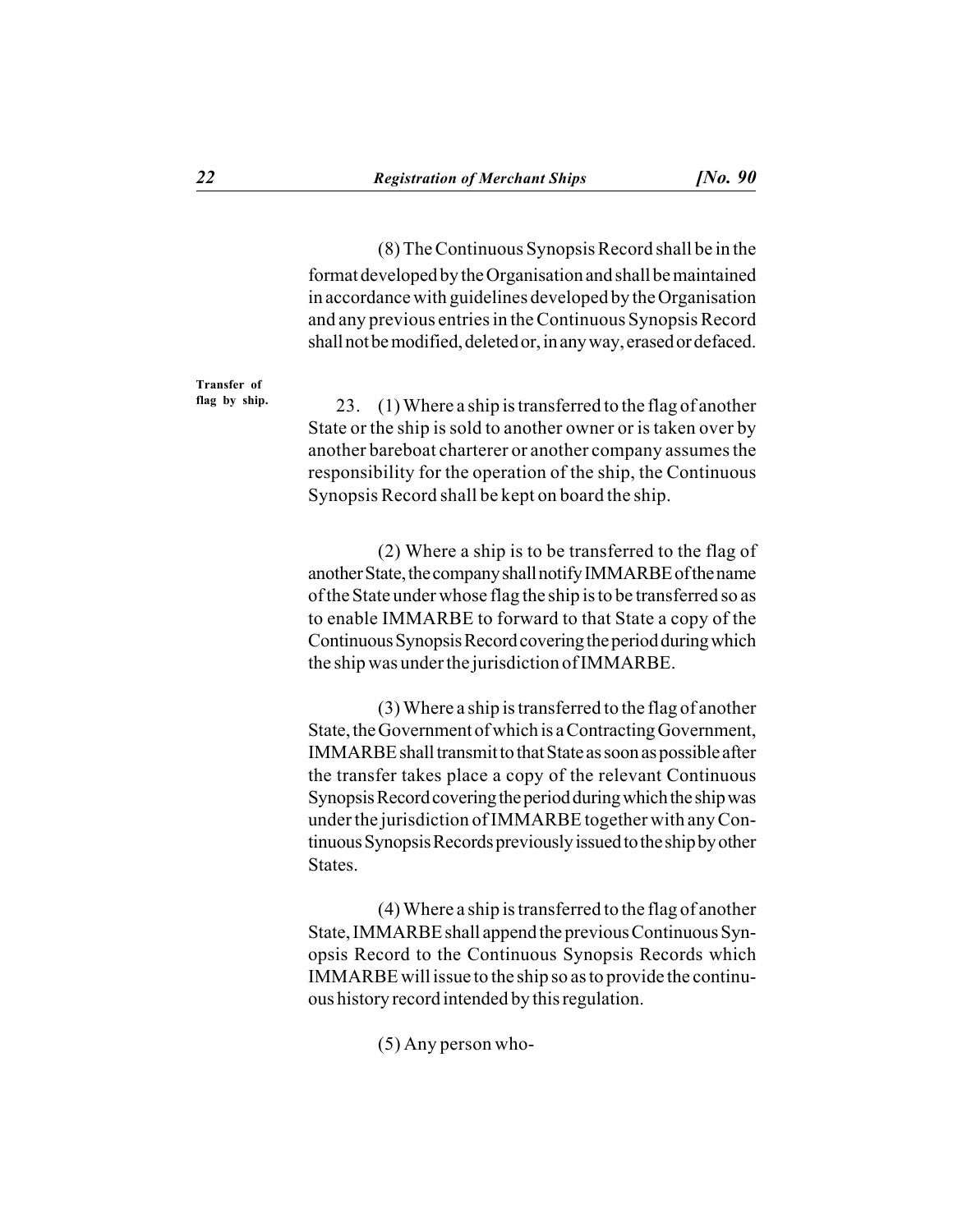- *(a)* without reasonable excuse, fails to comply with a requirement imposed on him under this regulation, or
- *(b)* in furnishing any information so required, makes a statement which he knows to be false in a material particular, or recklessly makes a statement which is false in a material particular,

shall be guilty of an offence.

(6) It shall be an offence by the master of a ship not

 $\overline{10}$  -

- *(a)* make any changes in the Continuous Synopsis Record he is required to make under this regulation;
- *(b)* ensure that the Continuous Synopsis Record is left on the ship and is available for inspection as required under this regulation.

### **PART V**

#### **ENFORCEMENT**

**Requirement to provide information.**

24. (1) IMMARBE may, by notice in writing served on the owner, charterer, manager or master of any Belize ship, require that person to provide IMMARBE with such information specified in the notice as IMMARBE may require in connection with the exercise by IMMARBE of its functions under this Part.

(2) A notice under subregulation (1) above shall specify a date before which the information required by the notice is to be furnished to IMMARBE.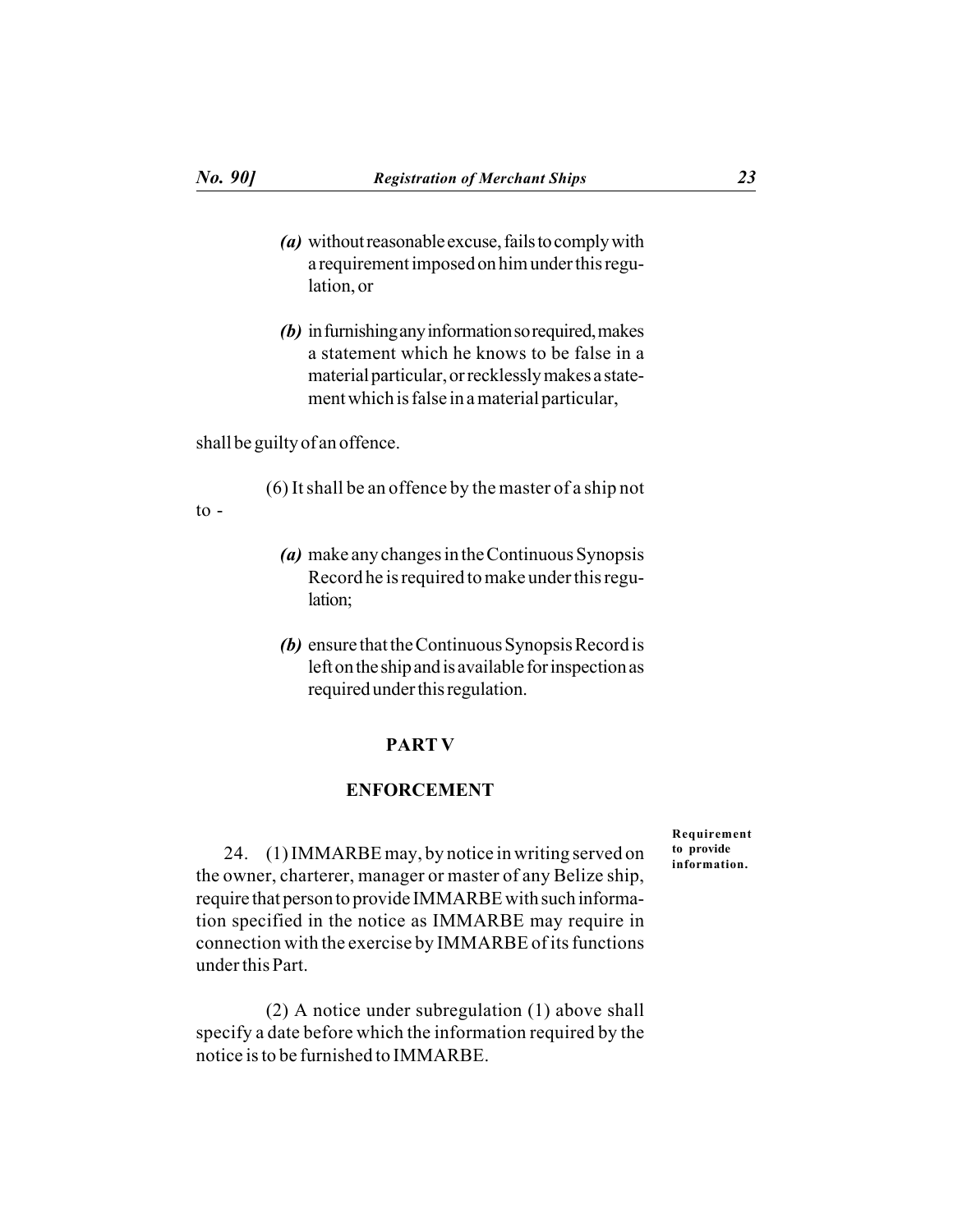(3) Any such notice may also require the person on whom it is served, after he has furnished to IMMARBE the information required by the notice, to inform IMMARBE if at any time the information previously furnished to IMMARBE, including any information furnished in pursuance of a requirement imposed by virtue of this subregulation, is rendered inaccurate by any change of circumstances including the taking of any further measures for the purposes of this Part or the alteration or discontinuance of any measures already being taken.

(4) In so far as such a notice requires further information to be furnished to IMMARBE in accordance with subregulation (3) above, IMMARBE shall require that information to be furnished to it before the end of such period as is specified in the notice for the purposes of this subregulation.

(5) A notice served on a person under subregulation (1) above may at any time -

- *(a)* be revoked by a notice in writing served on him by IMMARBE or,
- *(b)* be varied by a further notice under subregulation (1) of this regulation.

(6) Any person who -

- *(a)* without reasonable excuse, fails to comply with a requirement imposed on him by a notice under this regulation, or
- *(b)* in furnishing any information so required, makes a statement which he knows to be false in a material particular, or recklessly makes a statement which is false in a material particular,

shall be guilty of an offence.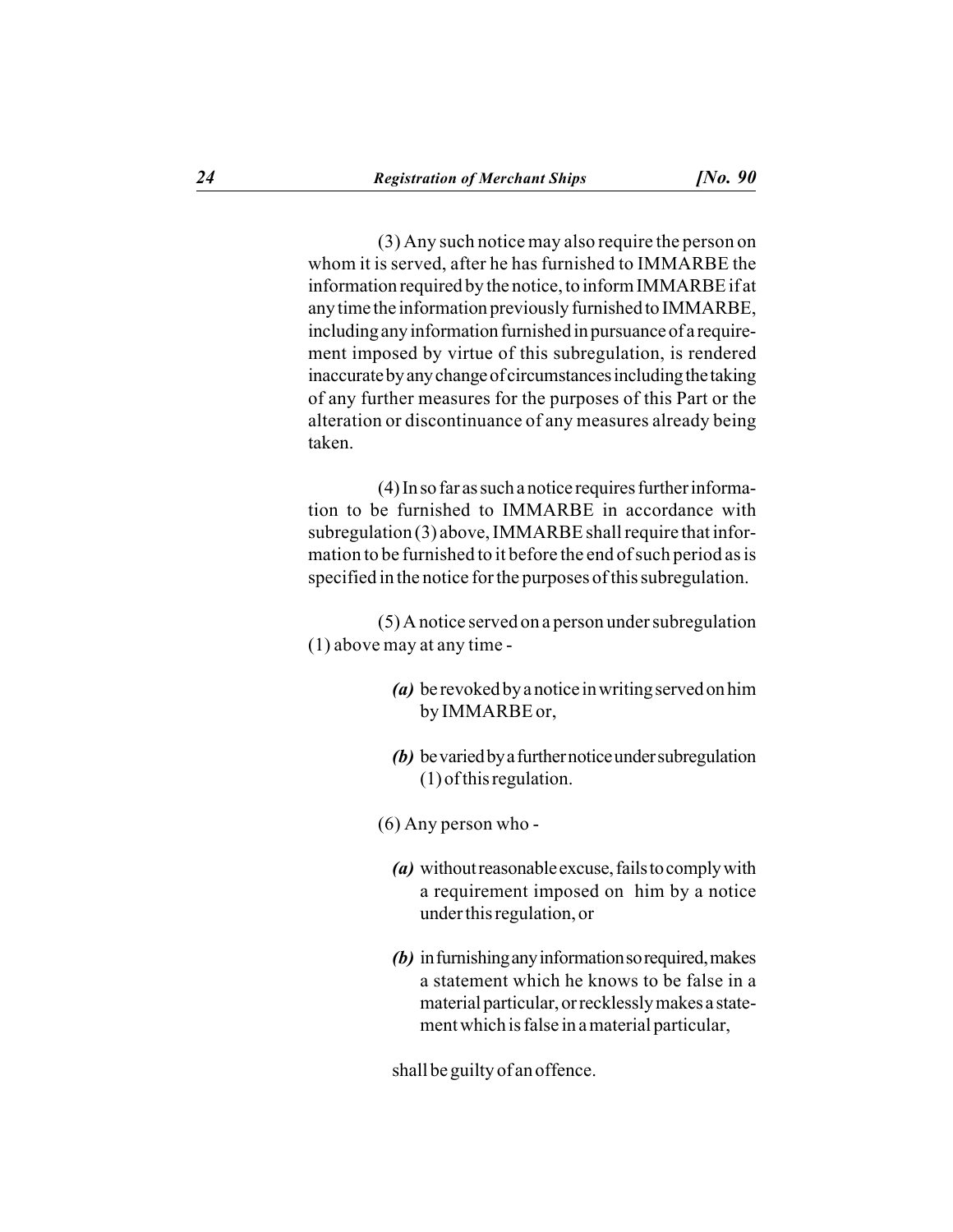25. (1) An authorised person shall have power, on production (if required) of his credentials, to inspect any Belize ship.

(2) An authorised person inspecting a ship under subregulation (1) above shall have power -

- *(a)* to subject any property found by him on the ship including cargo and stores, to such inspections,
- *(b)* to take such steps
	- *(i)* to ascertain what practices or procedures are being followed in relation to security, or
	- *(ii)* to test the effectiveness of any practice or procedure relating to security, or
- *(c)* to require the owner, charterer, manager or master of a ship, to furnish to him such information,

as the authorised person may consider necessary for the purposes for which the inspection is carried out.

(3) Subject to subregulation (4) below, an authorised person, for the purpose of exercising any power conferred on him under subregulation (1) or (2) of this regulation in relation to a ship, shall have power for the purpose of inspecting a ship, to go on board it and to take all such steps as are necessary to ensure that it is not moved.

(4) The powers conferred under subregulation (3) above shall not include the power for an authorised person to use force for the purpose of going on board any ship.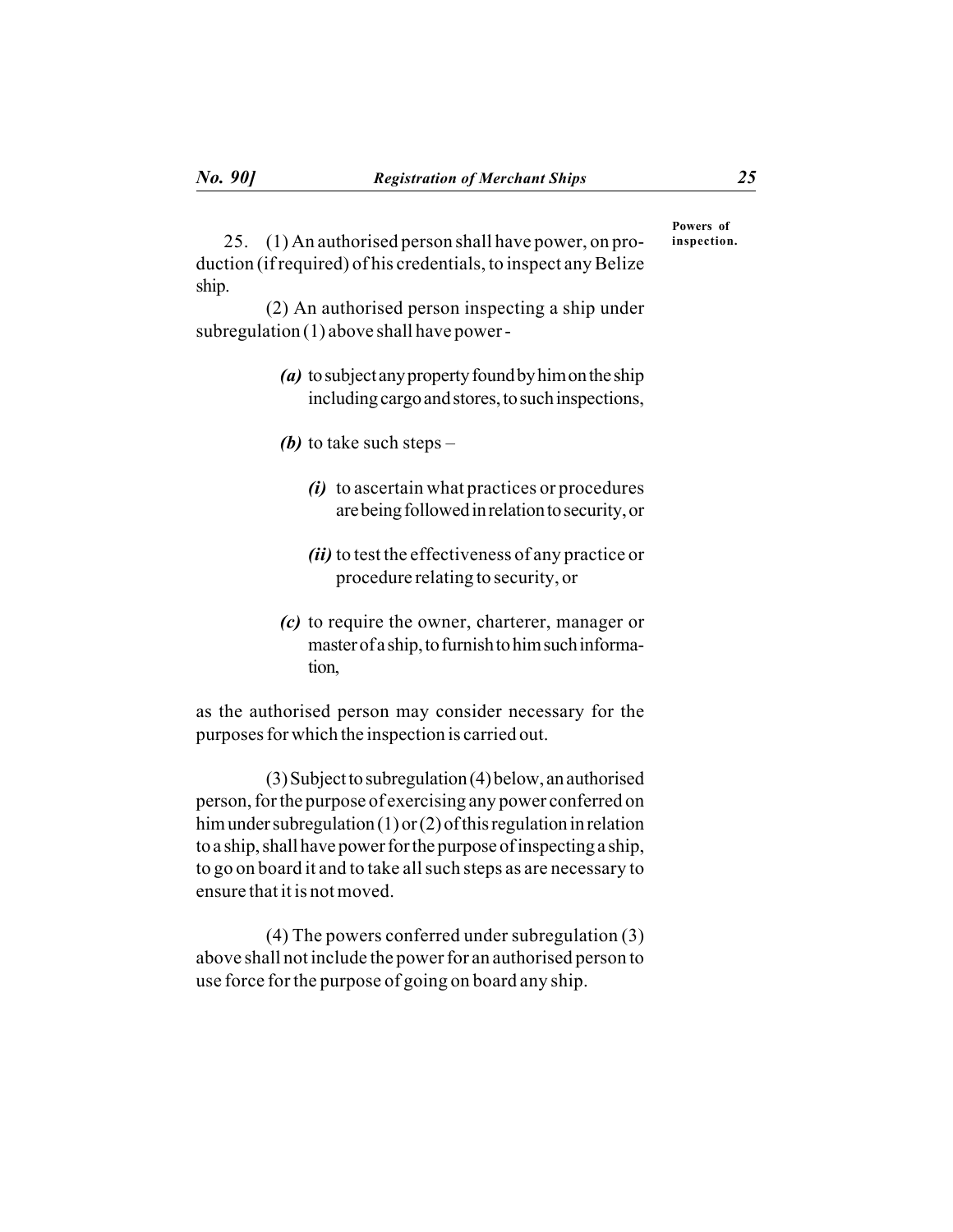#### (5) Any person who -

- *(a)* without reasonable excuse, fails to comply with a requirement imposed on him under subregulation  $(2)$  (c) above, or
- *(b)* in furnishing any information so required, makes a statement which he knows to be false in a material particular, or recklessly makes a statement which is false in a material particular,

shall be guilty of an offence.

**False statements in connection with identity documents.**

- 26. (1) A person shall be guilty of an offence if
	- *(a)* for the purpose of, or in connection with, an application made by him or another for the issue of an identity document to which this subregulation applies, or
	- *(b)* in connection with the continued holding by him or another of any such document which has already been issued,

he makes to any of the persons specified in subregulation (3) below, to any employee or agent of such a person or to a constable, a statement which he knows to be false in a material particular, or recklessly makes to any of those persons, to any such employee or agent or to a constable, a statement which is false in a material particular.

(2) Subregulation (1) above applies to any identity document which is to be or has been issued by any of the persons specified in subregulation (3) below for the purposes of a ship security plan.

(3) The persons referred to in subregulations (1) and